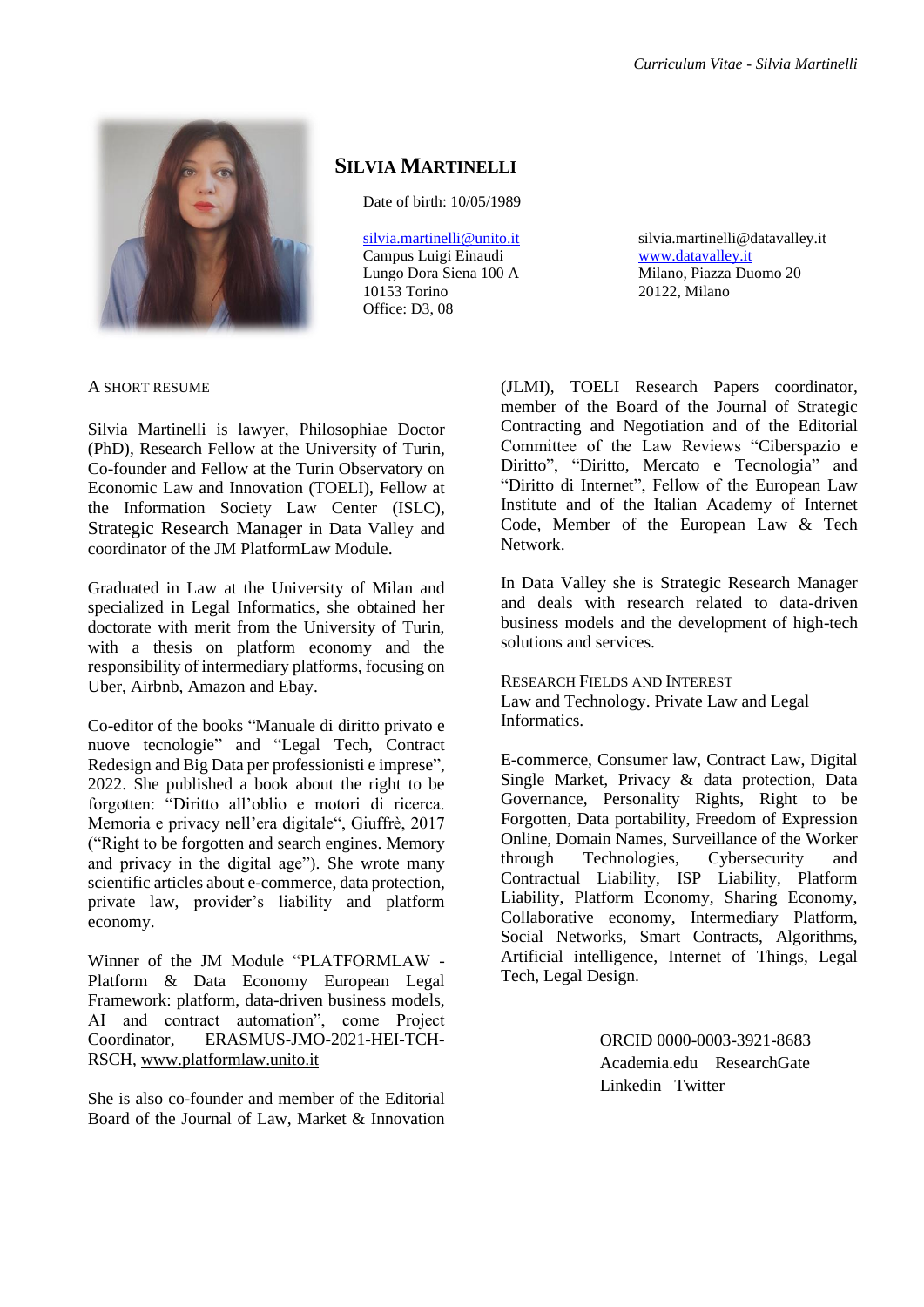# **Professional Experience**

# Research Experience

| 11/2021                      | Winner and coordinator of the JM Module "PLATFORMLAW - Platform & Data Economy                     |
|------------------------------|----------------------------------------------------------------------------------------------------|
|                              | European Legal Framework: platform, data-driven business models, AI and contract                   |
|                              | automation", Project number: 101047814, Project Coordinator: Silvia Martinelli, Team:              |
|                              | Silvia Martinelli, Cristina Poncibò, Carlo Rossi Chauvenet, Pierluigi Perri, Massimo               |
|                              | Durante. Call: ERASMUS-JMO-2021-HEI-TCH-RSCH, Topic: ERASMUS-JMO-2021-                             |
|                              | MODULE, Type of action: ERASMUS-LS, Service: EACEA/A/01, Project duration: 36                      |
|                              | months, Budget: 30.000, Website: www.platformlaw.unito.it                                          |
| $4/2021$ – Present           | Post-doctoral Research Fellowship, University of Turin, Prof. Cristina Poncibò.                    |
| $11/2020$ – Present          | Fellow, Turin Observatory on Economic Law and Innovation (TOELI), Proff. Cristina                  |
|                              | Poncibò, Riccardo De Caria.                                                                        |
| $2/2018$ – Present           | Fellow, Information Society Law Center, University of Milan, Department Cesare                     |
|                              | Beccaria, Prof. Giovanni Ziccardi.                                                                 |
| $5/2017$ – Present           | Teaching Assistant in Private Law ("Cultore della materia"), University of Turin,                  |
|                              | Department of Law, Prof. Raffaele Caterina.                                                        |
| $2/2015$ – Present           | Teaching Assistant in Legal Informatics ("Cultore della materia"), University of Milan,            |
|                              | Department of Law "Cesare Beccaria", Prof. Giovanni Ziccardi.                                      |
| $11/2019 - 4/2021$           | Research Grant at the University of Milan, Department Cesare Beccaria, Prof. Pierluigi             |
|                              | Perri.                                                                                             |
| $10/2016 - 11/2020$          | Ph.D. in "Law, the Individual and Market", University of Turin. Thesis title: "Platform            |
|                              | economy and online intermediation services. The responsibility of intermediary                     |
|                              | platforms aimed at exchanging goods and services between users". Supervisor: Prof.                 |
|                              | Raffaele Caterina. Achieved with honours                                                           |
| $4/2018 - 7/2018$            | PhD Visiting Scholar at the European Legal Studies Institute di Osnabrück (Germany),               |
|                              | Prof. Christian von Bar, Prof. Christoph Busch.                                                    |
| $3/2016 - 5/2016$            | Research contract, University of Milan, Project on platform used by lawyers: online civil          |
|                              | proceedings, e-commerce and e-billing.                                                             |
| Lawyer/Consultant Experience |                                                                                                    |
| $4/2020$ – Present           | Strategic Research Manager at Data Valley                                                          |
| $2/2018$ – Present           | Lawyer at the Milan Bar Association.                                                               |
| $4/2019 - 1/2020$            | Legal & Technology Research Team Manager at CRC Lex.                                               |
|                              |                                                                                                    |
| 30/11/2017                   | License to practice law (abilitazione all'esercizio della professione forense).                    |
| $5/2015 - 10/2016$           | Trainee lawyer in Private Law for the law firm "ISL Studio Legale di Alberto Savi &<br>Associati". |
| $4/2015 - 11/2015$           | Legal advisor for "Partners for Innovation - P4I", "Digital 360".                                  |
| $2/2015 - 04/2015$           | Trainee lawyer in Private Law for the law firm "Izzi Toniatti Pini Perron-Cabus Ziliani            |
|                              | De Lodi".                                                                                          |
| $1/2014 - 2/2015$            | Internship at the Milan Chamber of Commerce, Regulation of the Market, Resp. Dott.ssa              |
|                              | Valeria Sala.                                                                                      |
| <b>Education</b>             |                                                                                                    |
| $2/2019 - 2/2019$            | Technological Innovation and Law (TIL 2019) Intensive course, Interdepartmental                    |
|                              | Research Centre European Centre for Law Science and New Technologies (ECLT),                       |
|                              | University of Pavia.                                                                               |
| $3/2015 - 4/2015$            | Postgraduate Course in Legal Informatics, University of Milan.                                     |
| $10/2009 - 11/2014$          | Law degree, University of Milan. Final dissertation in Legal Informatics (Title: "Legal            |
|                              | Informatics Aspect of E-commerce"), Prof. Giovanni Ziccardi and Prof. Pierluigi Perri.             |
| $9/2004 - 7/2008$            | High School Diploma, at the "Vittorio Veneto Hight School" of Milan, scientific studies            |
|                              | and languages (English and French).                                                                |
|                              |                                                                                                    |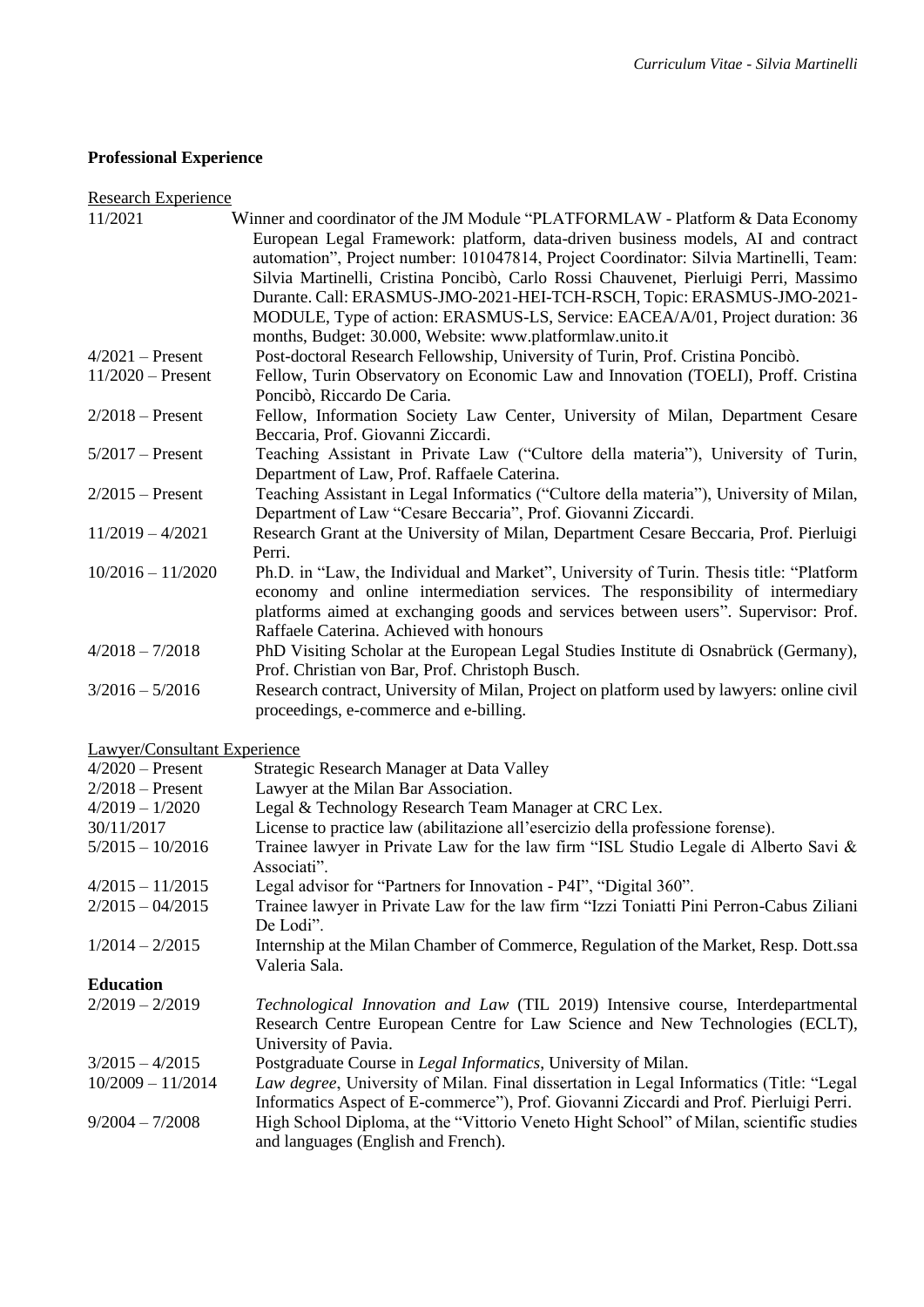# **Further activities**

Memberships editorial boards

- [Journal of Law, Market & Innovation](https://www.ojs.unito.it/index.php/JLMI/index)  [\(JLMI\)](https://www.ojs.unito.it/index.php/JLMI/index)
- [Journal of Strategic Contracting and](https://journals.sagepub.com/editorial-board/JSC)  [Negotiation](https://journals.sagepub.com/editorial-board/JSC) (JSCN)
- Ciberspazio e Diritto
- [TOELI Research Papers](https://osservatori.iuse.it/toeli/research-papers/)
- Diritto, Mercato e Tecnologia
- Diritto di Internet

# Other Memberships

- ELI (European Law Institute) Fellow. Member of the Special Interest Group in
- European Law & Tech Network Member.

Digital Law, Personal Data Protection, Fundamental Rights, Global Private Law.

- IAIC Italian Academy of the Internet Code.
- [Legal Design and Smart Process Working](https://www.assolombarda.it/servizi/legale/informazioni/legal-design-e-smart-processes)  [Table in Assolombarda.](https://www.assolombarda.it/servizi/legale/informazioni/legal-design-e-smart-processes)

## Other activities

- IDPP International Journal for the Data Protection Officer, Privacy Officer and Privacy Counsel - Country Correspondent.
- Quotidiano Giuridico e Quotidiano Ipsoa Contributor.
- Cultura Democratica Participation in think tank and cooperation in legislative drafting.

# **Organization of conferences**

E-health Data Sharing - Giornata di Studi a margine del ["Data Valley White Paper e-Health Data Sharing –](file:///G:/Il%20mio%20Drive/Silvia%20Drive%20Unito/Documenti/2021-2022/CV/Giornata%20di%20Studi%20a%20margine%20del%20“Data%20Valley%20White%20Paper%20e-Health%20Data%20Sharing%20–%20Best%20practices%20e) Best [practices e soluzioni per la condivisione del dato, l'anonimizzazione e la creazione di data lake con dati](file:///G:/Il%20mio%20Drive/Silvia%20Drive%20Unito/Documenti/2021-2022/CV/Giornata%20di%20Studi%20a%20margine%20del%20“Data%20Valley%20White%20Paper%20e-Health%20Data%20Sharing%20–%20Best%20practices%20e) [sanitari"](file:///G:/Il%20mio%20Drive/Silvia%20Drive%20Unito/Documenti/2021-2022/CV/Giornata%20di%20Studi%20a%20margine%20del%20“Data%20Valley%20White%20Paper%20e-Health%20Data%20Sharing%20–%20Best%20practices%20e).

[Organizers: Università degli studi di Torino, Dipartimento Cesare Beccaria dell'Università degli studi di Milano,](https://osservatori.iuse.it/toeli/2022/01/28/white-paper-e-health-data-sharing-best-practices-and-solutions-for-data-sharing-anonymization-and-creation-of-data-lake-with-health-data/)  [Data Valley, European Law Institute Italian Hub, JM Platformlaw project.](https://osservatori.iuse.it/toeli/2022/01/28/white-paper-e-health-data-sharing-best-practices-and-solutions-for-data-sharing-anonymization-and-creation-of-data-lake-with-health-data/)  [Online webinar, 10 febbraio 2022.](https://osservatori.iuse.it/toeli/2022/01/28/white-paper-e-health-data-sharing-best-practices-and-solutions-for-data-sharing-anonymization-and-creation-of-data-lake-with-health-data/)

Data Revolution @ Ca' Foscari – [Prendersi cura dei propri dati e trasformarli in un vero asset aziendale](https://www.unive.it/data/agenda/1/51154) [Organizers: Ca' Foscari, Data Valley, Pink \(Knowledge transfer Ca' Foscari\), con AWS e SAS](https://www.unive.it/data/agenda/1/51154) [Università Ca' Foscari, 6 July 2021](https://www.unive.it/data/agenda/1/51154)

[Contracting and Contract Law in the Age of Artificial Intelligence, International Workshop, 2021 \(Co-organisers:](https://www.dg.unito.it/do/avvisi.pl/Show?_id=jduz)  [Prof. Martin Ebers, Prof. Cristina Poncibò and Prof. Mimi Zou\).](https://www.dg.unito.it/do/avvisi.pl/Show?_id=jduz)

[University of Turin, 11-12 February 2021.](https://www.dg.unito.it/do/avvisi.pl/Show?_id=jduz) 

In collaboration with Università di Torino - Dipartimento di Giurisprudenza, TOELI – Turin Observatory on Economic Law and Innovation, RAILS – Robotics & AI Law Society, ELI – European Law Institute, The journal of Artificial Intelligence (AIJ) – Elsevier.

[Data management and valorisation: challenges for research -](https://www.data-valley.it/2020/12/03/data-management-and-valorisation-challenges-for-research/) Dalla ricerca all'impresa: regole e modelli per la [valorizzazione dei dati.](https://www.data-valley.it/2020/12/03/data-management-and-valorisation-challenges-for-research/)

Data Valley, Università Ca' [Foscari, Dipartimento di Management e PInK \(Knowledge Transfer Ca' Foscari\), 20 e](https://www.data-valley.it/2020/12/03/data-management-and-valorisation-challenges-for-research/)  [23 novembre 2020.](https://www.data-valley.it/2020/12/03/data-management-and-valorisation-challenges-for-research/)

[Legal Tech & Legal Design Seminars -](https://silviamartinellilaw.com/2019/11/24/lwgal-tech-legal-design-seminars/) 26 November e 18-19 December 2019.

Università degli Studi di Milano, Dipartimento di Scienze Giuridiche "Cesare Beccaria", Dipartimento di Diritto Privato e Storia del Diritto, Information Society Law Center.

In collaboration with: CIRSFID – Università degli Studi di Bologna, Università degli Studi di Torino, ReCEPL – Università degli Studi Suor Orsola Benincasa e studi legali.

# **Supervising and mentoring activities**

Tutor for the master's thesis for law students in Legal Informatics at the University of Milan; Tutor for younger research at the Information Society Law Center.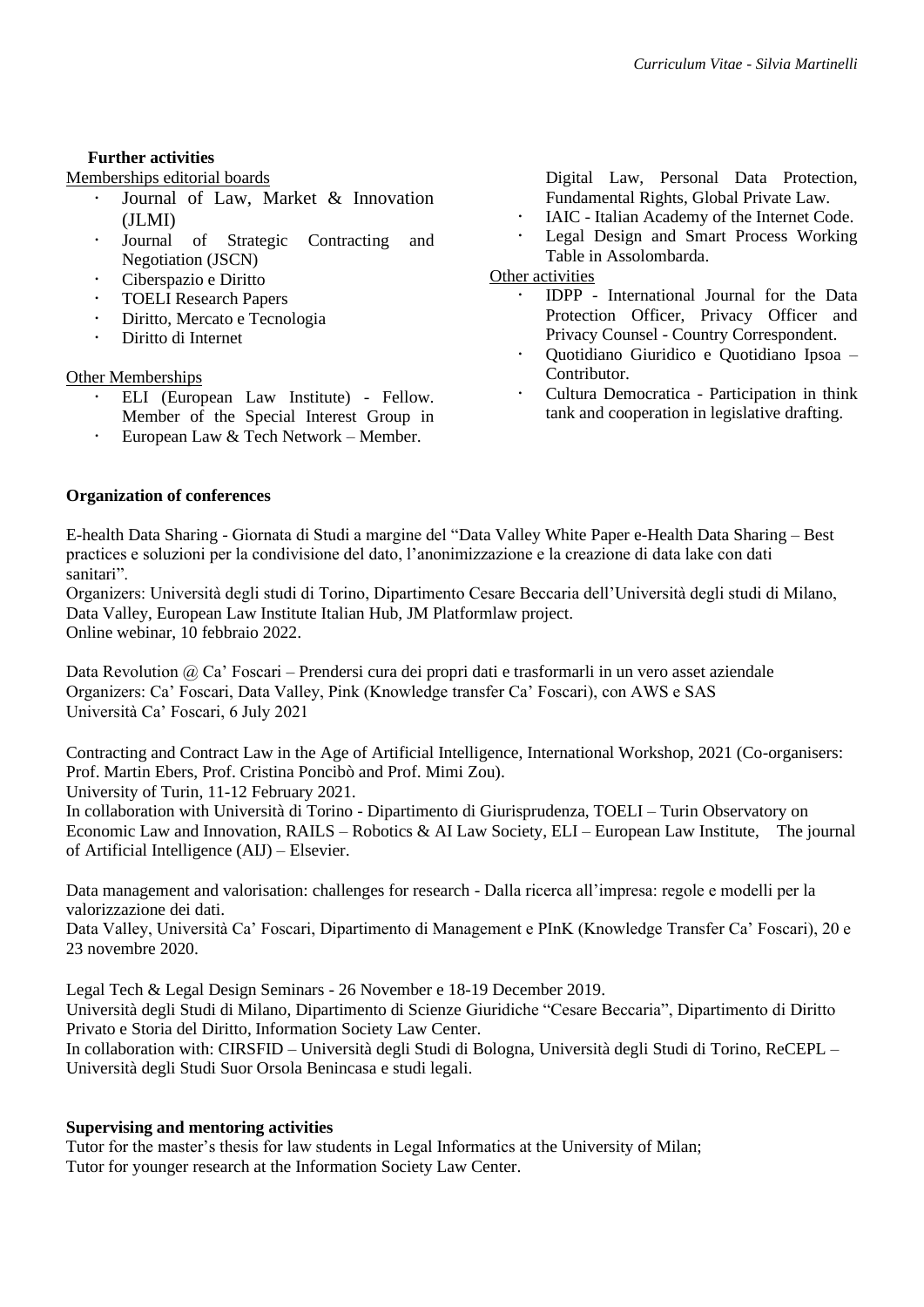### **Tutorships – Courses organization**

Private Law, Corso di laurea in Business & Management, SAA, Turin School of Management, Prof. Nadia Coggiola, aa – 2021/2022.

[Big data, artificial intelligence e piattaforme. aspetti tecnici e giuridici connessi all'utilizzo dei dati e alla loro](https://www.unimi.it/it/corsi/corsi-post-laurea/master-e-perfezionamento/catalogo-corsi-di-perfezionamento/aa-2020/2021-big-data-artificial-intelligence-e-piattaforme-aspetti-tecnici-e-giuridici-connessi-allutilizzo-dei)  [tutela, Post-graduate Course, Università degli Studi di Milano, Prof. Pierluigi Perri, aa-](https://www.unimi.it/it/corsi/corsi-post-laurea/master-e-perfezionamento/catalogo-corsi-di-perfezionamento/aa-2020/2021-big-data-artificial-intelligence-e-piattaforme-aspetti-tecnici-e-giuridici-connessi-allutilizzo-dei) 2020/2021.

Coding for lawyers e legal [tech. programmazione per giuristi, intelligenza artificiale e blockchain per il](https://www.unimi.it/it/corsi/corsi-post-laurea/master-e-perfezionamento/catalogo-corsi-di-perfezionamento/aa-2020/2021-coding-lawyers-e-legal-tech-programmazione-giuristi-intelligenza-artificiale-e-blockchain-il)  professionista legale del futuro, [Post-graduate Course, Università degli Studi di Milano, Prof. Giovanni Ziccardi,](https://www.unimi.it/it/corsi/corsi-post-laurea/master-e-perfezionamento/catalogo-corsi-di-perfezionamento/aa-2020/2021-coding-lawyers-e-legal-tech-programmazione-giuristi-intelligenza-artificiale-e-blockchain-il)   $a^2 - 2020/2021$ .

[Jean Monnet Chair "European Citizens' online fundamental rights, data governance and cybersecurity in the](https://sites.unimi.it/eudatagov/)  [Information Society: an European legal framework" \(DATAGOV\)](https://sites.unimi.it/eudatagov/), Università degli Studi di Milano, Proff. Giovanni Ziccardi, Pierluigi Perri, Simone Bonavita, Massimo Farina, a.a. 2019/2020 and 2020/2021.

[Legal Tech, coding for lawyers, AI e Blockchain Issues, Post-graduate Course, Università degli Studi di Milano,](https://www.unimi.it/it/corsi/corsi-post-laurea/master-e-perfezionamento/catalogo-corsi-di-perfezionamento/aa-2019/2020-legal-tech-coding-lawyers-artificial-intelligence-and-blockchain-legal-issues-decostruire-e)  [Prof. Giovanni Ziccardi, aa-2019/2020.](https://www.unimi.it/it/corsi/corsi-post-laurea/master-e-perfezionamento/catalogo-corsi-di-perfezionamento/aa-2019/2020-legal-tech-coding-lawyers-artificial-intelligence-and-blockchain-legal-issues-decostruire-e)

[Legal Informatics,](http://www.informaticagiuridica.unimi.it/) Post-graduate Course, Università degli Studi di Milano, Prof. Giovanni Ziccardi, March-April 2016.

### **Selection for conferences and publication with Call for paper**

I[NTERNATIONAL](https://www.google.com/url?sa=t&rct=j&q=&esrc=s&source=web&cd=&cad=rja&uact=8&ved=2ahUKEwiku_e44OPrAhVNqaQKHcHIBqsQFjAAegQIARAB&url=https%3A%2F%2Fwww.civilistiitaliani.eu%2Finiziative%2Fnotizie%2F711-call-for-papers-a-contract-law-for-the-age-of-digital-platforms&usg=AOvVaw3sXi4qf89zNkQntihhSbUE) DOCTORAL WORKSHOP "A CONTRACT LAW FOR THE AGE OF DIGITAL PLATFORMS?" [University of Pisa, Research Center Diritto e Tecnologie di Frontiera \(DeTect\), 18 September 2020.](https://www.google.com/url?sa=t&rct=j&q=&esrc=s&source=web&cd=&cad=rja&uact=8&ved=2ahUKEwiku_e44OPrAhVNqaQKHcHIBqsQFjAAegQIARAB&url=https%3A%2F%2Fwww.civilistiitaliani.eu%2Finiziative%2Fnotizie%2F711-call-for-papers-a-contract-law-for-the-age-of-digital-platforms&usg=AOvVaw3sXi4qf89zNkQntihhSbUE) SILVIA MARTINELLI, [Platform economy: the nature of the platform and the regulation of this new disruptive](https://www.google.com/url?sa=t&rct=j&q=&esrc=s&source=web&cd=&cad=rja&uact=8&ved=2ahUKEwiku_e44OPrAhVNqaQKHcHIBqsQFjAAegQIARAB&url=https%3A%2F%2Fwww.civilistiitaliani.eu%2Finiziative%2Fnotizie%2F711-call-for-papers-a-contract-law-for-the-age-of-digital-platforms&usg=AOvVaw3sXi4qf89zNkQntihhSbUE)  [actor \(forthcoming\).](https://www.google.com/url?sa=t&rct=j&q=&esrc=s&source=web&cd=&cad=rja&uact=8&ved=2ahUKEwiku_e44OPrAhVNqaQKHcHIBqsQFjAAegQIARAB&url=https%3A%2F%2Fwww.civilistiitaliani.eu%2Finiziative%2Fnotizie%2F711-call-for-papers-a-contract-law-for-the-age-of-digital-platforms&usg=AOvVaw3sXi4qf89zNkQntihhSbUE)

JEAN MONNET CHAIR PROTECH ("EUROPEAN PROTECTION LAW OF I[NDIVIDUALS IN](https://www.google.com/url?sa=t&rct=j&q=&esrc=s&source=web&cd=&cad=rja&uact=8&ved=2ahUKEwiS54X04OPrAhXEjqQKHdPJCT8QFjACegQIBxAB&url=https%3A%2F%2Fwww.protech-jeanmonnet.eu%2Fcall-for-papers%2F&usg=AOvVaw24cxFm_fbvlvCHDtuftlvs) RELATION TO NEW TECHNOLOGIES") WORKSHOP "SOCIAL NETWORKS AND M[ULTIMEDIA HABITATS](https://www.google.com/url?sa=t&rct=j&q=&esrc=s&source=web&cd=&cad=rja&uact=8&ved=2ahUKEwiS54X04OPrAhXEjqQKHdPJCT8QFjACegQIBxAB&url=https%3A%2F%2Fwww.protech-jeanmonnet.eu%2Fcall-for-papers%2F&usg=AOvVaw24cxFm_fbvlvCHDtuftlvs)" [Università degli Studi Suor Orsola Benincasa,](https://www.google.com/url?sa=t&rct=j&q=&esrc=s&source=web&cd=&cad=rja&uact=8&ved=2ahUKEwiS54X04OPrAhXEjqQKHdPJCT8QFjACegQIBxAB&url=https%3A%2F%2Fwww.protech-jeanmonnet.eu%2Fcall-for-papers%2F&usg=AOvVaw24cxFm_fbvlvCHDtuftlvs) Napoli, 16 October 2020. SILVIA MARTINELLI, [The vulnerable business user: the asymmetric relationship between the business user](https://www.google.com/url?sa=t&rct=j&q=&esrc=s&source=web&cd=&cad=rja&uact=8&ved=2ahUKEwiS54X04OPrAhXEjqQKHdPJCT8QFjACegQIBxAB&url=https%3A%2F%2Fwww.protech-jeanmonnet.eu%2Fcall-for-papers%2F&usg=AOvVaw24cxFm_fbvlvCHDtuftlvs)  [and the platform,](https://www.google.com/url?sa=t&rct=j&q=&esrc=s&source=web&cd=&cad=rja&uact=8&ved=2ahUKEwiS54X04OPrAhXEjqQKHdPJCT8QFjACegQIBxAB&url=https%3A%2F%2Fwww.protech-jeanmonnet.eu%2Fcall-for-papers%2F&usg=AOvVaw24cxFm_fbvlvCHDtuftlvs) in European Journal of Privacy Law & Technologies, 2/2021.

15° CONVEGNO S.I.S.DI.C. (Napoli, Italy, April 2020 - postponed for Covid). SILVIA MARTINELLI, Contratto e mercato ai tempi dell'algoritmo: reputational feedback system e ranking nella platform economy, Atti del 15° Convegno S.I.S.Di.C. – Rapporti civilistici e intelligenze artificiali: attività e responsabilità (in press).

TILT INTERNATIONAL PHD COLLOQUIUM "R[EGULATING NEW TECHNOLOGIES IN UNCERTAIN TIMES](https://www.tilburguniversity.edu/current/events/show/event-international-phd-colloquium-tilt/)" [\(Tilburg Institute for Law, Technology and Society, Tilburg University, 14 June 2018,\)](https://www.tilburguniversity.edu/current/events/show/event-international-phd-colloquium-tilt/) SILVIA MARTINELLI, [Sharing Data and Privacy in the Platform Economy: The Right to Data Portability and](https://www.springer.com/us/book/9789462652781)  ["Porting Rights", in L. REINS \(editor\), Regulating New Technologies in Uncertain Times, Springer, 2019.](https://www.springer.com/us/book/9789462652781)

I POTERI PRIVATI E IL DIRITTO DELLA R[EGOLAZIONE](https://www.unibocconi.it/wps/wcm/connect/ev/Eventi/Eventi+Bocconi/I+POTERI+PRIVATI+E+IL+DIRITTO+DELLA+REGOLAZIONE) – A 40 ANNI DA «LE AUTORITÀ PRIVATE» DI C.M. B[IANCA](https://www.unibocconi.it/wps/wcm/connect/ev/Eventi/Eventi+Bocconi/I+POTERI+PRIVATI+E+IL+DIRITTO+DELLA+REGOLAZIONE)

[\(Bocconi University, 9 November 2017\)](https://www.unibocconi.it/wps/wcm/connect/ev/Eventi/Eventi+Bocconi/I+POTERI+PRIVATI+E+IL+DIRITTO+DELLA+REGOLAZIONE)

SILVIA MARTINELLI[, L'autorità privata del provider, in P. Sirena, A. Zoppini \(editors\), I poteri privati e il](http://romatrepress.uniroma3.it/ojs/index.php/poteri)  [diritto della regolazione, Roma Tre-Press, 2018.](http://romatrepress.uniroma3.it/ojs/index.php/poteri)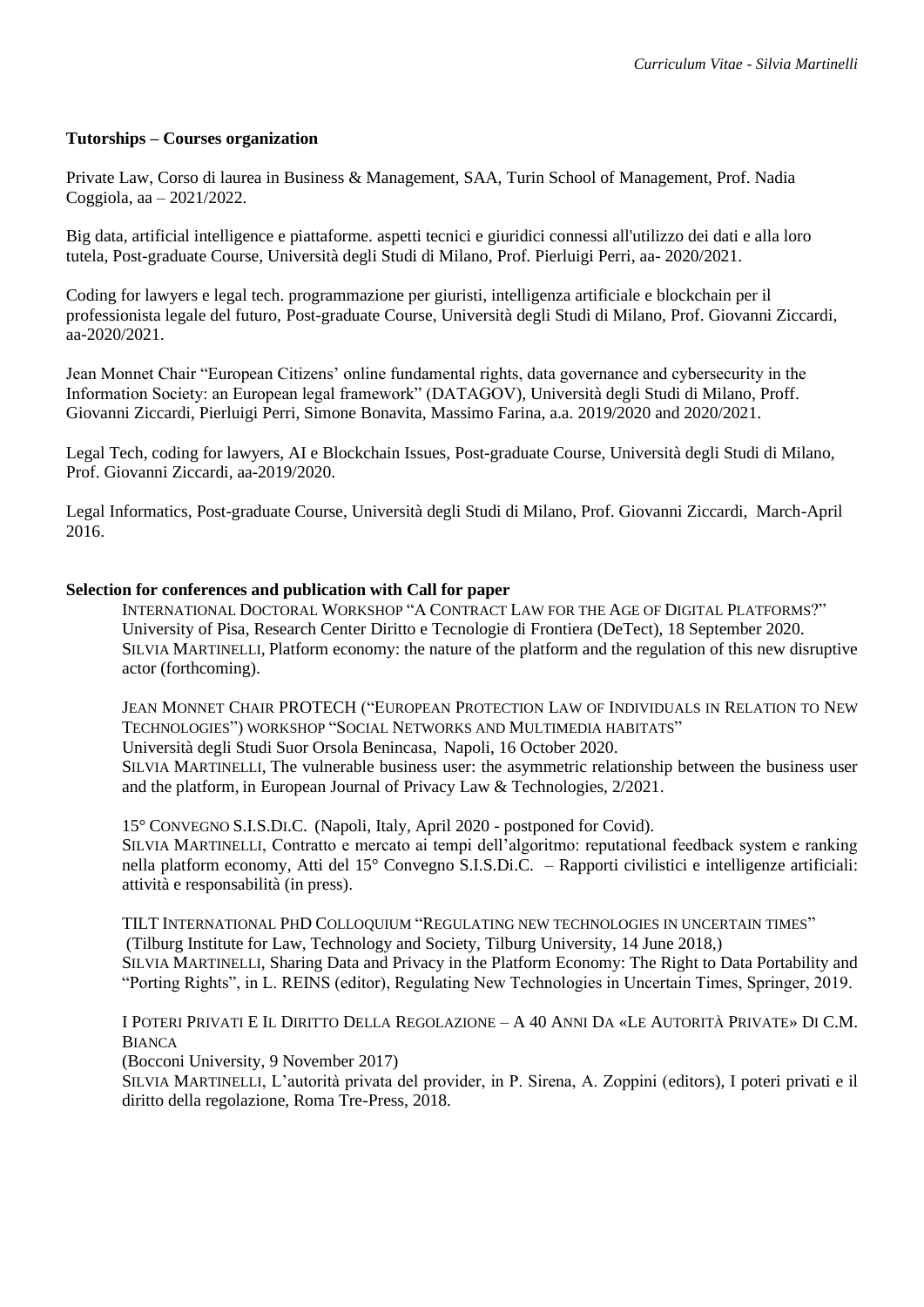#### **Publications ORCID 0000-0003-3921-8683**

#### **Book**

[Diritto all'oblio e motori di ricerca. Memoria e privacy nell'era digitale, Giuffrè, Milano, 2017.](https://shop.giuffre.it/catalog/product/view/id/77001/) (Right to Be Forgotten and Search Engine. Memory and Privacy in the Digital Era).

### **Editor**

S. MARTINELLI, C. ROSSI CHAUVENET (a cura di), *Legal Tech, Contract [Re-Design & Big Data per professionisti e imprese](https://shop.wki.it/offerta/legal-tech-contract-re-design-big-data-per-professionisti-e-imprese-s754534/)*, [Wolters Kluwer, 2022.](https://shop.wki.it/offerta/legal-tech-contract-re-design-big-data-per-professionisti-e-imprese-s754534/)

G. MAGRI, S. MARTINELLI, S. THOBANI (a cura di), *[Manuale di diritto privato delle nuove tecnologie](https://www.giappichelli.it/manuale-di-diritto-privato-delle-nuove-tecnologie)*, Giappichelli, 2022.

### **Scientific Articles, Case Notes and Chapters**

SILVIA MARTINELLI, *Platform economy e responsabilità delle piattaforme di intermediazione*, in S. ORLANDO, G. CAPALDO, *Annuario 2022 Osservatorio Giuridico sull'Innovazione*, Sapienza University Press, 2022.

SILVIA MARTINELLI, *La responsabilità delle piattaforme di intermediazione*, in V. V. CUOCCI, F. P. LOPS, C. MOTTI, *La responsabilità civile nell'era digitale*, Atti della Summer school 2021, Cacucci Editore, 2022.

SILVIA MARTINELLI, CARLO ROSSI CHAUVENET, *[From document to data: revolution of contract through legal technologies,](https://l.facebook.com/l.php?u=https%3A%2F%2Fwww.bloomsbury.com%2Fuk%2Fcontracting-and-contract-law-in-the-age-of-artificial-intelligence-9781509950683%2F%3Ffbclid%3DIwAR3CIEtnNZ-2MOYNT6PeZiaUJfqFzCkU-2PKYRdr0pN295I6e08NV6Z8D-I&h=AT3dJYXEPRYtU58IE7nX0gs0_bRIxVZD0bemF6qAROjwi_ZdFVz3yByqPaBUIuNGm3W0W3-QzVLzuSw6AJYkiB4zKaUESNbkgQRSRoRhIGcW3jAdzoF9YxnuL_LdGlMG5Rdel4y9Y7nlhCS2wA&__tn__=-UK-R&c%5b0%5d=AT0Qvali2Dx-j1QGiqypbrGuHaVhZyNLle7laD-JfEpEvaN7CCkYmotUiyQuofLFB2WbgnNqVySsjDEOWWaH9JVBsh-v1yMGPfsQOSQML7WBxYlEf2YCWlDRDMOw7zGbfAdUyobVqb7PslPCVLdb4RDiEBE)* in M. EBERS, C. PONCIBÒ, M. ZOU, *[Contracting and Contract Law in the Age of Artificial Intelligence](https://l.facebook.com/l.php?u=https%3A%2F%2Fwww.bloomsbury.com%2Fuk%2Fcontracting-and-contract-law-in-the-age-of-artificial-intelligence-9781509950683%2F%3Ffbclid%3DIwAR3CIEtnNZ-2MOYNT6PeZiaUJfqFzCkU-2PKYRdr0pN295I6e08NV6Z8D-I&h=AT3dJYXEPRYtU58IE7nX0gs0_bRIxVZD0bemF6qAROjwi_ZdFVz3yByqPaBUIuNGm3W0W3-QzVLzuSw6AJYkiB4zKaUESNbkgQRSRoRhIGcW3jAdzoF9YxnuL_LdGlMG5Rdel4y9Y7nlhCS2wA&__tn__=-UK-R&c%5b0%5d=AT0Qvali2Dx-j1QGiqypbrGuHaVhZyNLle7laD-JfEpEvaN7CCkYmotUiyQuofLFB2WbgnNqVySsjDEOWWaH9JVBsh-v1yMGPfsQOSQML7WBxYlEf2YCWlDRDMOw7zGbfAdUyobVqb7PslPCVLdb4RDiEBE)*, Hart, 2022.

SILVIA MARTINELLI, *[Platform economy: the nature of the platform and the regulation of this new disruptive actor](https://www.pacinieditore.it/prodotto/contract-law-age-digital-platforms/?fbclid=IwAR33G-RjzE_bTa42watKqTyDfTbaKoKcE4is7wvAZcyT8kdVdmflkZidFKA)*, in E. BARGELLI, V. CALDERAI (editors), *[A contract Law for the Age of Digital Platforms?](https://www.pacinieditore.it/prodotto/contract-law-age-digital-platforms/?fbclid=IwAR33G-RjzE_bTa42watKqTyDfTbaKoKcE4is7wvAZcyT8kdVdmflkZidFKA)*, Pacini Giuridica, 2022.

SILVIA MARTINELLI, Facebook – *FNAI e la chiusura dell'account Facebook di un'associazione: quale tutela?*, Nota a Tribunale di Trieste, Sezione Civile, 27 novembre 2020, ordinanza n. 2032, RG n. 2528/2020, in "Giurisprudenza Italiana" 10/2021.

SILVIA MARTINELLI, *L'azione di rivendica ex art. 103 l. fall. avente ad oggetto dei beni fungibili*, Nota a Cassazione, Prima Sezione Civile, 2935/2021, in "Giurisprudenza Commerciale", n. 6/2021.

CARLO ROSSI CHAUVENET, SILVIA MARTINELLI, *[Data valley e il dialogo tra PMI e Big Tech per lo sviluppo di nuovi servizi](https://shop.giuffre.it/024211569-privacy-e-libero-mercato-digitale.html)  smart,* in L. BOLOGNINI, *[Privacy e libero mercato digitale. Convergenza tra regolazioni e tutele individuali nell'economia data](https://shop.giuffre.it/024211569-privacy-e-libero-mercato-digitale.html)driven*[, Giuffrè Francis Lefebvre, 2021.](https://shop.giuffre.it/024211569-privacy-e-libero-mercato-digitale.html) For an English version https://osservatori.iuse.it/toeli/project/data-valley-thedevelopment-of-new-smart-services-in-the-dialogue-with-big-tech-toeli-research-paper-4-2021/

*SILVIA MARTINELLI, [The vulnerable business user: the asymmetric relationship between the business user and the platform](http://www.ejplt.tatodpr.eu/Article/Archive/index_html?ida=220&idn=7&idi=-1&idu=-1)*, in ["European Journal of Privacy Law & Technologies", n. 2/2021.](http://www.ejplt.tatodpr.eu/Article/Archive/index_html?ida=220&idn=7&idi=-1&idu=-1)

SILVIA MARTINELLI, *[Contratto e mercato ai tempi dell'algoritmo: reputational feedback system e ranking nella platform](https://www.edizioniesi.it/pubblicazioni/libri/diritto_storia_filosofia_e_teoria_del_diritto_-_1/annali_atti__-_1_-_07/rapporti-civilistici-e-intelligenze-artificiali-attivit%C3%A0-e-responsabilit%C3%A0.html)  economy*, Atti del 15° Convegno S.I.S.Di.C. – *[Rapporti civilistici e intelligenze artificiali: attività e responsabilità](https://www.edizioniesi.it/pubblicazioni/libri/diritto_storia_filosofia_e_teoria_del_diritto_-_1/annali_atti__-_1_-_07/rapporti-civilistici-e-intelligenze-artificiali-attivit%C3%A0-e-responsabilit%C3%A0.html)*, Edizioni [Scientifiche Italiane, 2020.](https://www.edizioniesi.it/pubblicazioni/libri/diritto_storia_filosofia_e_teoria_del_diritto_-_1/annali_atti__-_1_-_07/rapporti-civilistici-e-intelligenze-artificiali-attivit%C3%A0-e-responsabilit%C3%A0.html)

SILVIA MARTINELLI, *[Data protection e contratto nei data-driven business model](http://www.medialaws.eu/rivista/data-protection-e-contratto-nei-data-driven-business-model/)*, in Medialaw, Rivista di Diritto dei Media, 3/2020, B. GARDELLA TEDESCHI, S. THOBANI(editors), *[Innovazione, diritto e tecnologia: temi per il presente e il futuro](http://www.medialaws.eu/rivista/data-protection-e-contratto-nei-data-driven-business-model/)*, 2020.

SILVIA MARTINELLI, *["De-indicizzazione", "Digital Single Market", "Google Spain", "Legal Design", "Oblio", "Portabilità"](https://shop.giuffre.it/024209233-dizionario-legal-tech.html)* in G. ZICCARDI, P. PERRI (editors), *[Dizionario Legal Tech. Informatica Giuridica, Protezione dei Dati, Investigazioni Digitali,](https://shop.giuffre.it/024209233-dizionario-legal-tech.html)  [Criminalità Informatica, Cybersecurity e Digital Transformation Law](https://shop.giuffre.it/024209233-dizionario-legal-tech.html)*, Giuffré Francis Lefebvre, 2020.

SILVIA MARTINELLI, *Commento agli artt. 3 e 4 del GDPR (Ambito di applicazione territoriale e definizioni),* in E. GABRIELLI (directed by), A. BARBA, S. PAGLIANTINI (editors), *Commentario del Codice Civile*[, Modulo Delle Persone, Vol. II, UTET, 2019.](https://shop.wki.it/codici/commentario-del-codice-civile-utet-modulo-delle-persone-vol-ii-s21496/)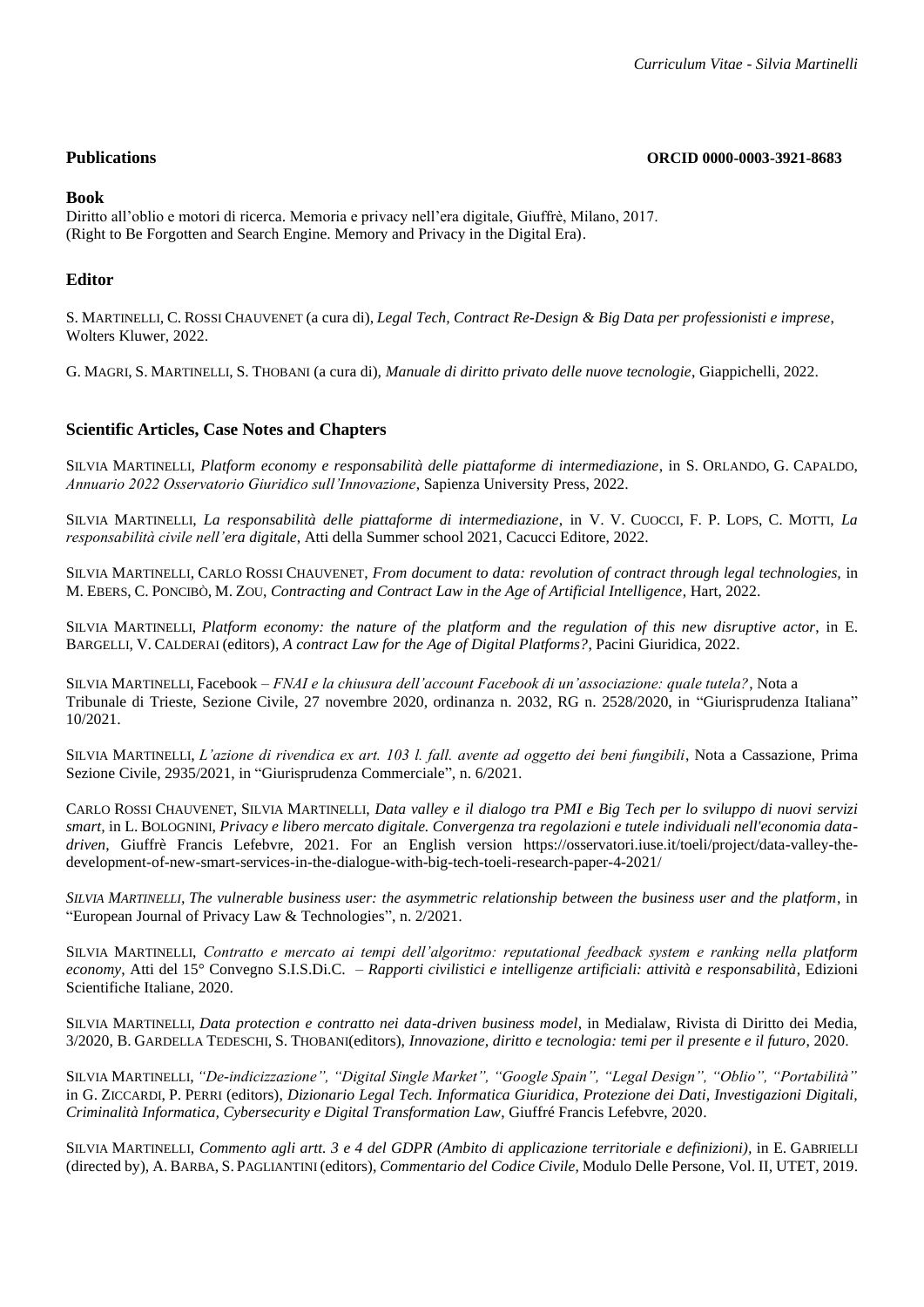SILVIA MARTINELLI, *Diritto all'oblio e alla privacy nel bilanciamento tra riservatezza e libertà di espressione: quali limiti per i personaggi dello spettacolo? (Nota a Cassazione civile, I Sezione, 20 marzo 2018, n. 6919)* in ["Giurisprudenza Italiana](https://shop.wki.it/periodici/giurisprudenza-italiana-s13674/)*",* n. 5/2019.

SILVIA MARTINELLI, *[Il diritto all'oblio e alla portabilità dei dati,](https://shop.giuffre.it/tecnologia-e-diritto-ii-informatica-giuridica.html)* in G. ZICCARDI, P. PERRI (editors), *Tecnologia e Diritto*, Vol. [II, Giuffrè Francis Lefebvre, 2019.](https://shop.giuffre.it/tecnologia-e-diritto-ii-informatica-giuridica.html)

SILVIA MARTINELLI, *La responsabilità del provider e la gestione dei contenuti illeciti da parte delle piattaforme*, in G. Z[ICCARDI](https://shop.giuffre.it/tecnologia-e-diritto-ii-informatica-giuridica.html), P. PERRI (editors) , *Tecnologia e Diritto*[, Vol. II, Giuffrè Francis Lefebvre, 2019.](https://shop.giuffre.it/tecnologia-e-diritto-ii-informatica-giuridica.html)

SILVIA MARTINELLI, *Sharing Data and Privacy in the Platform Economy: The Right to Data Portability and "Porting Rights"*, in L. REINS (editor), *[Regulating New Technologies in Uncertain Times](https://www.springer.com/us/book/9789462652781)*, Springer, 2019.

SILVIA MARTINELLI, *L'autorità privata del provider*, in P. SIRENA, A. ZOPPINI (editors), *[I poteri privati e il diritto della](http://romatrepress.uniroma3.it/ojs/index.php/poteri)  [regolazione](http://romatrepress.uniroma3.it/ojs/index.php/poteri)*, Roma Tre-Press, 2018.

SILVIA MARTINELLI, *Diritto all'oblio e motori di ricerca: il bilanciamento tra memoria e oblio in Internet e le problematiche poste dalla de-indicizzazione*[, in "Il Diritto dell'Informazione e dell'Informatica](https://shop.giuffre.it/il-diritto-dell-informazione-e-dell-informatica-14.html)*"*, fasc. 3/2017.

SILVIA MARTINELLI, *Sicurezza informatica degli istituti di credito e responsabilità contrattuale (Cassazione civile, Sez. I, 3 febbraio 2017, n. 2950)*, in ["Giurisprudenza italiana](https://shop.wki.it/periodici/giurisprudenza-italiana-s13674/)*"*, n. 10/2017.

SILVIA MARTINELLI, I profili di responsabilità dei provider, in G. ZICCARDI, P. PERRI (a cura di), *[Tecnologia e diritto. Fondamenti](https://shop.giuffre.it/catalog/product/view/id/77201/)  [d'informatica per il giurista](https://shop.giuffre.it/catalog/product/view/id/77201/)*, Giuffrè, 2017.

SILVIA MARTINELLI, *Il nuovo Regolamento generale sulla protezione dei dati: alcune considerazioni informatico-giuridiche*, in ["Nuovo Diritto Civile", n. 1/2016.](http://www.dikegiuridica.it/rivista.php?id=795)

SILVIA MARTINELLI, *La disciplina dei nomi a dominio e i rimedi esperibili in caso di cybersquatting*[, in "Ciberspazio e Diritto",](https://www.mucchieditore.it/index.php?option=com_virtuemart&view=productdetails&virtuemart_product_id=162&virtuemart_category_id=23&Itemid=127)  [vol. 16, n. 54 \(3-2015\).](https://www.mucchieditore.it/index.php?option=com_virtuemart&view=productdetails&virtuemart_product_id=162&virtuemart_category_id=23&Itemid=127)

SILVIA MARTINELLI, *Il controllo a distanza del lavoratore e le nuove tecnologie*, [in "Ciberspazio e Diritto", vol. 16, n. 53 \(2-](https://www.mucchieditore.it/index.php?option=com_virtuemart&view=productdetails&virtuemart_product_id=162&virtuemart_category_id=23&Itemid=127) [2015\).](https://www.mucchieditore.it/index.php?option=com_virtuemart&view=productdetails&virtuemart_product_id=162&virtuemart_category_id=23&Itemid=127)

SILVIA MARTINELLI, *Informazione online, sequestro e responsabilità*[, in "Ciberspazio e Diritto", vol. 16, n. 52 \(1-2015\).](https://www.mucchieditore.it/index.php?option=com_virtuemart&view=productdetails&virtuemart_product_id=162&virtuemart_category_id=23&Itemid=127)

SILVIA MARTINELLI, *[Aspetti contrattuali del commercio elettronico: il contratto telematico e la disciplina del codice del consumo](https://www.mucchieditore.it/index.php?option=com_virtuemart&view=productdetails&virtuemart_product_id=2055&virtuemart_category_id=95)  [in materia di contratti a distanza alla luce delle recenti modifiche in vigore da giugno 2014](https://www.mucchieditore.it/index.php?option=com_virtuemart&view=productdetails&virtuemart_product_id=2055&virtuemart_category_id=95)*, , in "Ciberspazio e Diritto", vol. [15, n. 51 \(2/3-2014\).](https://www.mucchieditore.it/index.php?option=com_virtuemart&view=productdetails&virtuemart_product_id=2055&virtuemart_category_id=95)

# **Other Publications**

C.ROSSI CHAUVENET, S. MARTINELLI[, Data valley: the development of new smart services in the dialogue with Big Tech, TOELI](https://osservatori.iuse.it/toeli/project/data-valley-the-development-of-new-smart-services-in-the-dialogue-with-big-tech-toeli-research-paper-4-2021/)  [Research Papers, 4/2021.](https://osservatori.iuse.it/toeli/project/data-valley-the-development-of-new-smart-services-in-the-dialogue-with-big-tech-toeli-research-paper-4-2021/)

AAVV, Data Valley White Paper e-Health Data Sharing – [Best practices e soluzioni per la condivisione del dato,](file:///G:/Il%20mio%20Drive/Silvia%20Drive%20Unito/Documenti/2021-2022/CV/Giornata%20di%20Studi%20a%20margine%20del)  [l'anonimizzazione e la creazione di data lake con dati](file:///G:/Il%20mio%20Drive/Silvia%20Drive%20Unito/Documenti/2021-2022/CV/Giornata%20di%20Studi%20a%20margine%20del) sanitari.

"Diritto, dati e automazione: le [nuove frontiere del legal tech e gli studi professionali del futuro", in G. Ziccardi \(a cura di\), La](https://shop.giuffre.it/delocalizzazione-e-dematerializzazione-dello-studio-legale.html)  [delocalizzazione e la dematerializzazione dello studio legale, Officina del diritto, Giuffrè Francis Lefebvre, 2020.](https://shop.giuffre.it/delocalizzazione-e-dematerializzazione-dello-studio-legale.html)

GIOVANNI ZICCARDI, PIERLUIGI PERRI, SILVIA MARTINELLI, L'impresa e il commercio elettronico: opportunità, normativa, sicurezza*,* Camera di Commercio di Milano, Servizio Studi, 2014.

Quotidiano Giuridico, Wolters Kluwer Italia

[Digital Services Act: la nuova proposta di Regolamento](https://www.quotidianogiuridico.it/documents/2021/03/22/digital-services-act-la-nuova-proposta-di-regolamento-per-le-piattaforme)  [per le piattaforme,](https://www.quotidianogiuridico.it/documents/2021/03/22/digital-services-act-la-nuova-proposta-di-regolamento-per-le-piattaforme) marzo 2021.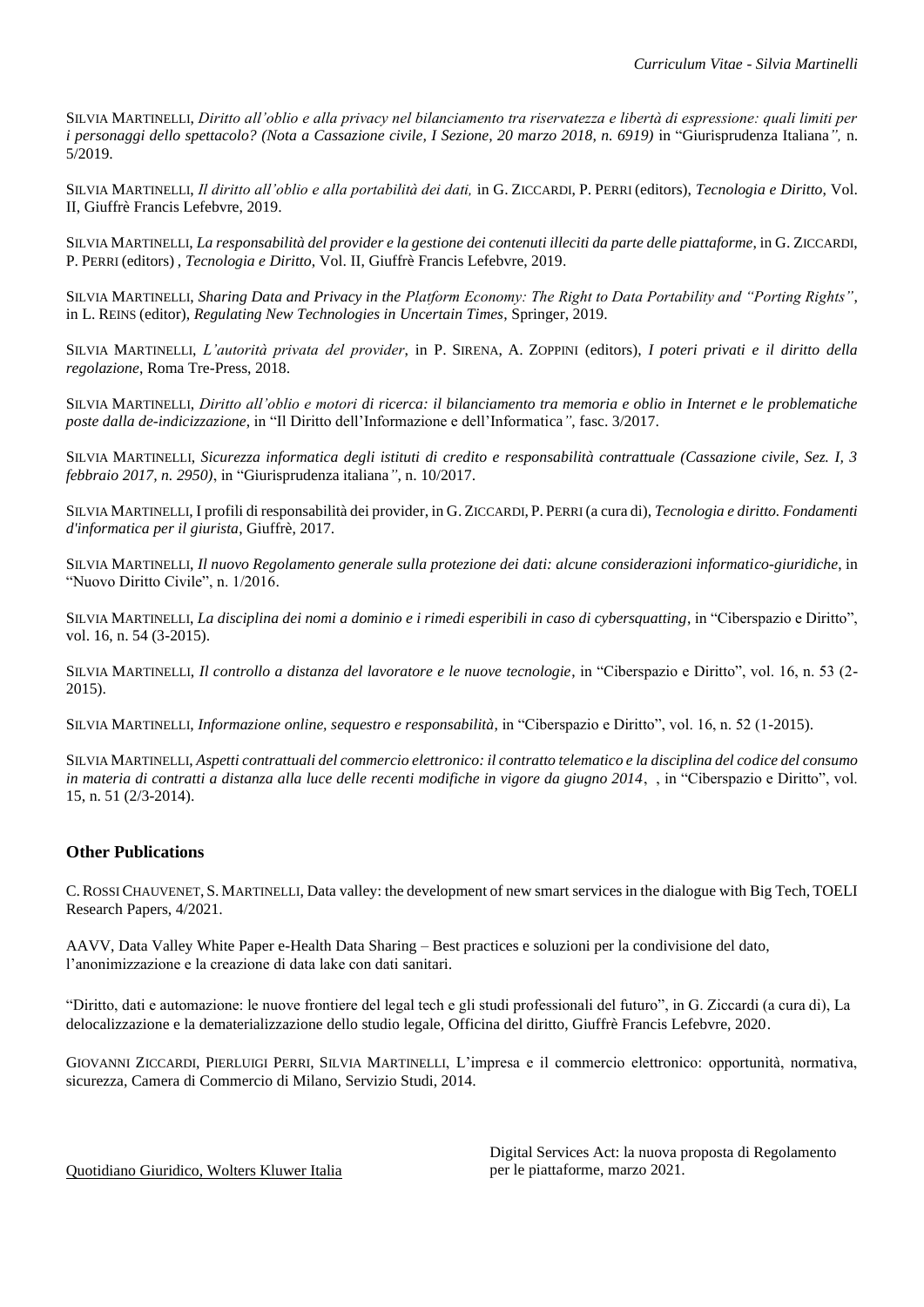[Data Governance Act: la nuova proposta di Regolamento](https://www.quotidianogiuridico.it/documents/2020/12/15/data-governance-act-la-nuova-proposta-di-regolamento-della-commissione-europea)  [della Commissione europea, dicembre 2020.](https://www.quotidianogiuridico.it/documents/2020/12/15/data-governance-act-la-nuova-proposta-di-regolamento-della-commissione-europea) [Il parere dell'EDPS sulla tutela dei diritti fondamentali](http://www.quotidianogiuridico.it/documents/2017/02/14/il-parere-dell-edps-sulla-tutela-dei-diritti-fondamentali-nell-era-dei-big-data)  [nell'era dei Big Data, febbraio 2017.](http://www.quotidianogiuridico.it/documents/2017/02/14/il-parere-dell-edps-sulla-tutela-dei-diritti-fondamentali-nell-era-dei-big-data) [Cyberbullismo tra i giovani: lo studio del LIBE](http://www.quotidianogiuridico.it/documents/2016/12/27/cyberbullismo-tra-i-giovani-lo-studio-del-libe-commitee)  [Committee, dicembre 2016.](http://www.quotidianogiuridico.it/documents/2016/12/27/cyberbullismo-tra-i-giovani-lo-studio-del-libe-commitee)  Il caso Facebook - [WhatsApp: le due istruttorie avviate](http://www.quotidianogiuridico.it/documents/2016/12/14/il-caso-facebook-whatsapp-le-due-istruttorie-avviate-dall-agcm)  [dall'AGCM, dicembre 2016.](http://www.quotidianogiuridico.it/documents/2016/12/14/il-caso-facebook-whatsapp-le-due-istruttorie-avviate-dall-agcm) [Il caso Facebook-WhatsApp: l'istruttoria del Garante](http://www.quotidianogiuridico.it/documents/2016/12/05/il-caso-facebook-whatsapp-l-istruttoria-del-garante-privacy)  [privacy, dicembre 2016.](http://www.quotidianogiuridico.it/documents/2016/12/05/il-caso-facebook-whatsapp-l-istruttoria-del-garante-privacy)  [Il caso Facebook-WhatsApp: la Commissione U.E.](http://www.quotidianogiuridico.it/documents/2016/12/06/il-caso-facebook-whatsapp-la-commissione-u-e-approva-l-operazione-di-concentrazione)  [approva l'operazione di concentrazione, dicembre 2016.](http://www.quotidianogiuridico.it/documents/2016/12/06/il-caso-facebook-whatsapp-la-commissione-u-e-approva-l-operazione-di-concentrazione) [Whatsapp: l'indagine AGCOM sulle app di comunicazione](http://www.quotidianogiuridico.it/documents/2016/11/15/whatsapp-l-indagine-agcom-sulle-app-di-comunicazione-sociale)  [sociale, novembre 2016.](http://www.quotidianogiuridico.it/documents/2016/11/15/whatsapp-l-indagine-agcom-sulle-app-di-comunicazione-sociale) [La Commissione UE sulla sharing economy: la tutela degli](http://www.quotidianogiuridico.it/documents/2016/09/12/la-commissione-ue-sulla-sharing-economy-la-tutela-degli-utenti)  [utenti, settembre 2016.](http://www.quotidianogiuridico.it/documents/2016/09/12/la-commissione-ue-sulla-sharing-economy-la-tutela-degli-utenti) [La Commissione UE sulla sharing economy: la](http://www.quotidianogiuridico.it/documents/2016/08/30/la-commissione-ue-sulla-sharing-economy-la-responsabilita-delle-piattaforme)  [responsabilità delle piattaforme, agosto 2016.](http://www.quotidianogiuridico.it/documents/2016/08/30/la-commissione-ue-sulla-sharing-economy-la-responsabilita-delle-piattaforme) [La Commissione UE sulla sharing economy: i soggetti](http://www.quotidianogiuridico.it/documents/2016/08/02/la-commissione-ue-sulla-sharing-economy-i-soggetti-coinvolti-e-i-requisiti-per-l-accesso)  [coinvolti e i requisiti per l'accesso, agosto 2016.](http://www.quotidianogiuridico.it/documents/2016/08/02/la-commissione-ue-sulla-sharing-economy-i-soggetti-coinvolti-e-i-requisiti-per-l-accesso) [Le proposte della Commissione UE per la crescita dell'e](http://www.quotidianogiuridico.it/documents/2016/07/19/le-proposte-della-commissione-ue-per-la-crescita-dell-e-commerce-e-del-mercato-unico-digitale)[commerce e del mercato unico digitale, luglio 2016.](http://www.quotidianogiuridico.it/documents/2016/07/19/le-proposte-della-commissione-ue-per-la-crescita-dell-e-commerce-e-del-mercato-unico-digitale) [E-commerce: la raccomandazione OCSE sulla protezione](http://www.quotidianogiuridico.it/documents/2016/06/14/e-commerce-la-raccomandazione-ocse-sulla-protezione-del-consumatore)  [del consumatore, giugno 2016.](http://www.quotidianogiuridico.it/documents/2016/06/14/e-commerce-la-raccomandazione-ocse-sulla-protezione-del-consumatore) [E-commerce e contraffazione: i recenti provvedimenti](http://www.quotidianogiuridico.it/documents/2016/05/10/e-commerce-e-contraffazione-i-recenti-provvedimenti-agcm)  [AGCM, maggio 2016.](http://www.quotidianogiuridico.it/documents/2016/05/10/e-commerce-e-contraffazione-i-recenti-provvedimenti-agcm) [Traffico telematico: inutilizzabilità dei dati nel processo](http://www.quotidianogiuridico.it/documents/2016/04/07/traffico-telematico-inutilizzabilita-dei-dati-nel-processo-oltre-i-limiti-per-la-conservazione)  [oltre i limiti per la conservazione, aprile 2016.](http://www.quotidianogiuridico.it/documents/2016/04/07/traffico-telematico-inutilizzabilita-dei-dati-nel-processo-oltre-i-limiti-per-la-conservazione) [Paypal: il suo Programma protezione Acquisti e il](http://www.quotidianogiuridico.it/documents/2016/03/29/paypal-il-suo-programma-protezione-acquisti-e-il-procedimento-conclusosi-presso-l-agcm)  [procedimento conclusosi presso](http://www.quotidianogiuridico.it/documents/2016/03/29/paypal-il-suo-programma-protezione-acquisti-e-il-procedimento-conclusosi-presso-l-agcm) l'AGCM, marzo 2016. [Diritto all'oblio: Google rimuoverà i contenuti lesivi anche](http://www.quotidianogiuridico.it/documents/2016/03/17/diritto-all-oblio-google-rimuovera-i-contenuti-lesivi-anche-dai-domini-extra-ue)  [dai domini extra-UE, marzo 2016.](http://www.quotidianogiuridico.it/documents/2016/03/17/diritto-all-oblio-google-rimuovera-i-contenuti-lesivi-anche-dai-domini-extra-ue) [E-couponing, cofanetti regalo e il caso RegalOne-](http://www.quotidianogiuridico.it/documents/2016/03/03/e-couponing-cofanetti-regalo-e-il-caso-regalone-movebox)[Movebox, marzo 2016.](http://www.quotidianogiuridico.it/documents/2016/03/03/e-couponing-cofanetti-regalo-e-il-caso-regalone-movebox) [L'ADR per le comunicazioni elettroniche e i servizi](http://www.quotidianogiuridico.it/documents/2016/03/01/l-adr-per-le-comunicazioni-elettroniche-e-i-servizi-postali)  [postali, marzo 2016.](http://www.quotidianogiuridico.it/documents/2016/03/01/l-adr-per-le-comunicazioni-elettroniche-e-i-servizi-postali) [E-commerce, il problema della mancata consegna del](http://www.quotidianogiuridico.it/documents/2016/02/19/e-commerce-il-problema-della-mancata-consegna-del-bene)  [bene, febbraio 2016.](http://www.quotidianogiuridico.it/documents/2016/02/19/e-commerce-il-problema-della-mancata-consegna-del-bene)

Privacy e [dati bancari: la tutela degli interessi pubblici e](http://www.quotidianogiuridico.it/documents/2016/02/03/privacy-e-dati-bancari-la-tutela-degli-interessi-pubblici-e-dei-dati-personali)  [dei dati personali, febbraio 2016.](http://www.quotidianogiuridico.it/documents/2016/02/03/privacy-e-dati-bancari-la-tutela-degli-interessi-pubblici-e-dei-dati-personali)

# **Presentations**

#### **Conferences and workshops**

Quo vadis, EU (law)? – Digital Europe Session Bocconi University, LLM in European Business and Social Law, 11-12 November 2021

[La responsabilità civile nell'era digitale, Summer School.](https://www.giurisprudenza.unifg.it/it/node/5211) [La responsabilità delle piattaforme di intermediazione.](https://www.giurisprudenza.unifg.it/it/node/5211)  [Università di Foggia, 10 September 2021.](https://www.giurisprudenza.unifg.it/it/node/5211)

[Digital Innovation and Sustainability Summer School,](http://www.jmdicitunior.eu/homesite/view_news/8/9/1/dicit-summer-school.html)  [Jean Monnet Module Digital Citizenship in the European](http://www.jmdicitunior.eu/homesite/view_news/8/9/1/dicit-summer-school.html)  [Union –](http://www.jmdicitunior.eu/homesite/view_news/8/9/1/dicit-summer-school.html) DiCit.

[Piattaforme e sostenibilità dei data-driven business](http://www.jmdicitunior.eu/homesite/view_news/8/9/1/dicit-summer-school.html)  [models.](http://www.jmdicitunior.eu/homesite/view_news/8/9/1/dicit-summer-school.html)

[Università degli studi di Napoli "L'Orientale, 7 June 2021.](http://www.jmdicitunior.eu/homesite/view_news/8/9/1/dicit-summer-school.html)

[Registro delle opposizioni: soluzione inadeguata al](http://www.quotidianogiuridico.it/documents/2016/01/29/registro-delle-opposizioni-soluzione-inadeguata-al-problema-delle-telefonate-commerciali-indesiderate)  [problema delle telefonate commerciali indesiderate,](http://www.quotidianogiuridico.it/documents/2016/01/29/registro-delle-opposizioni-soluzione-inadeguata-al-problema-delle-telefonate-commerciali-indesiderate)  [febbraio 2016.](http://www.quotidianogiuridico.it/documents/2016/01/29/registro-delle-opposizioni-soluzione-inadeguata-al-problema-delle-telefonate-commerciali-indesiderate) [Privacy e diritto all'oblio: la sentenza del Tribunale UE,](http://www.quotidianogiuridico.it/documents/2016/01/26/privacy-e-diritto-all-oblio-la-sentenza-del-tribunale-ue)  [febbraio 2016.](http://www.quotidianogiuridico.it/documents/2016/01/26/privacy-e-diritto-all-oblio-la-sentenza-del-tribunale-ue)

Quotidiano Ipsoa, Wolters Kluwer Italia

[Nuovo regolamento privacy, Dossier di Giovanni Ziccardi](http://www.ipsoa.it/dossier/nuovo-regolamento-privacy)  [e Silvia Martinelli, maggio 2016.](http://www.ipsoa.it/dossier/nuovo-regolamento-privacy)

[Titolare e responsabile del trattamento: cosa cambia nel](http://www.ipsoa.it/documents/lavoro-e-previdenza/amministrazione-del-personale/quotidiano/2016/05/14/titolare-e-responsabile-del-trattamento-cosa-cambia-nel-regolamento-ue)  [Regolamento UE.](http://www.ipsoa.it/documents/lavoro-e-previdenza/amministrazione-del-personale/quotidiano/2016/05/14/titolare-e-responsabile-del-trattamento-cosa-cambia-nel-regolamento-ue)

[Regolamento UE: diritto all'accesso ai dati personali](http://www.ipsoa.it/documents/lavoro-e-previdenza/professioni/quotidiano/2016/05/03/regolamento-ue-diritto-all-accesso-ai-dati-personali-rafforzato)  [rafforzato.](http://www.ipsoa.it/documents/lavoro-e-previdenza/professioni/quotidiano/2016/05/03/regolamento-ue-diritto-all-accesso-ai-dati-personali-rafforzato)

[Privacy, accesso ai dati da parte degli interessati e diritto](http://www.ipsoa.it/documents/lavoro-e-previdenza/professioni/quotidiano/2016/05/04/privacy-accesso-ai-dati-da-parte-degli-interessati-e-diritto-all-oblio)  [all'oblio.](http://www.ipsoa.it/documents/lavoro-e-previdenza/professioni/quotidiano/2016/05/04/privacy-accesso-ai-dati-da-parte-degli-interessati-e-diritto-all-oblio)

[Privacy: tutelati il diritto di rettifica e di limitazione del](http://www.ipsoa.it/documents/lavoro-e-previdenza/professioni/quotidiano/2016/05/05/privacy-tutelati-il-diritto-di-rettifica-e-di-limitazione-del-trattamento)  [trattamento.](http://www.ipsoa.it/documents/lavoro-e-previdenza/professioni/quotidiano/2016/05/05/privacy-tutelati-il-diritto-di-rettifica-e-di-limitazione-del-trattamento)

[Regolamento privacy: quando è esercitabile il diritto alla](http://www.ipsoa.it/documents/lavoro-e-previdenza/professioni/quotidiano/2016/05/06/regolamento-privacy-quando-e-esercitabile-il-diritto-alla-portabilita-dei-dati)  [portabilità dei dati?](http://www.ipsoa.it/documents/lavoro-e-previdenza/professioni/quotidiano/2016/05/06/regolamento-privacy-quando-e-esercitabile-il-diritto-alla-portabilita-dei-dati)

[Profilazione e marketing diretto: come cambia il diritto di](http://www.ipsoa.it/documents/lavoro-e-previdenza/professioni/quotidiano/2016/05/07/profilazione-e-marketing-diretto-come-cambia-il-diritto-di-opposizione)  [opposizione.](http://www.ipsoa.it/documents/lavoro-e-previdenza/professioni/quotidiano/2016/05/07/profilazione-e-marketing-diretto-come-cambia-il-diritto-di-opposizione)

[Data Protection Officer: ruolo, compiti e competenze.](http://www.ipsoa.it/documents/lavoro-e-previdenza/professioni/quotidiano/2016/05/16/data-protection-officer-ruolo-compiti-e-competenze) [Privacy: misure di sicurezza e data breaches.](http://www.ipsoa.it/documents/lavoro-e-previdenza/professioni/quotidiano/2016/05/17/privacy-misure-di-sicurezza-e-data-breaches)

[Regolamento privacy UE: perché ricorrere a codici di](http://www.ipsoa.it/documents/lavoro-e-previdenza/professioni/quotidiano/2016/05/18/regolamento-privacy-ue-perche-ricorrere-a-codici-di-condotta-e-certificazioni)  [condotta e certificazioni.](http://www.ipsoa.it/documents/lavoro-e-previdenza/professioni/quotidiano/2016/05/18/regolamento-privacy-ue-perche-ricorrere-a-codici-di-condotta-e-certificazioni)

[Regolamento privacy UE: quando è ammesso il](http://www.ipsoa.it/documents/lavoro-e-previdenza/amministrazione-del-personale/quotidiano/2016/05/19/regolamento-privacy-ue-quando-e-ammesso-il-trasferimento-di-dati-in-paesi-terzi) 

[trasferimento di dati in Paesi Terzi.](http://www.ipsoa.it/documents/lavoro-e-previdenza/amministrazione-del-personale/quotidiano/2016/05/19/regolamento-privacy-ue-quando-e-ammesso-il-trasferimento-di-dati-in-paesi-terzi) [Regolamento privacy UE: sanzioni alle imprese in](http://www.ipsoa.it/documents/lavoro-e-previdenza/professioni/quotidiano/2016/05/20/regolamento-privacy-ue-sanzioni-alle-imprese-in-rapporto-al-fatturato)  [rapporto al fatturato.](http://www.ipsoa.it/documents/lavoro-e-previdenza/professioni/quotidiano/2016/05/20/regolamento-privacy-ue-sanzioni-alle-imprese-in-rapporto-al-fatturato)

[CRCLEX Legal Guides](https://www.notion.so/CRCLEX-Risorse-legali-55362f2ef9f340ad86409a72313914bd)

La nuova Direttiva europea 771/2019 relativa a determinati aspetti dei contratti di vendita di beni.

Piattaforme online e fairness B2B: il nuovo Regolamento (UE) 2019/1150 che promuove equità e trasparenza a vantaggio degli utenti business

Digital Content Directive: nuove norme e prospettive per la fornitura di servizi digitali

[Contracting and Contract Law in the Age of Artificial](https://www.dg.unito.it/do/avvisi.pl/Show?_id=jduz)  [Intelligence, International Workshop, 2021 \(Co](https://www.dg.unito.it/do/avvisi.pl/Show?_id=jduz)[organisers: Prof. Martin Ebers, Prof. Cristina Poncibò and](https://www.dg.unito.it/do/avvisi.pl/Show?_id=jduz)  [Prof. Mimi Zou\).](https://www.dg.unito.it/do/avvisi.pl/Show?_id=jduz) [Legal Tech solution for contract management and](https://www.dg.unito.it/do/avvisi.pl/Show?_id=jduz)  [automation: state of the art, choices and implementation](https://www.dg.unito.it/do/avvisi.pl/Show?_id=jduz)  [with Carlo Rossi Chauvenet.](https://www.dg.unito.it/do/avvisi.pl/Show?_id=jduz)  [University of Turin, 12 February 2021.](https://www.dg.unito.it/do/avvisi.pl/Show?_id=jduz) 

[Workshop "Social Networks and Multimedia Habitats",](http://www.lupt.it/prossimi-eventi/social-networks-and-multimedia-habitats.html)  [Jean Monnet Chair Protech, "European Protection Law of](http://www.lupt.it/prossimi-eventi/social-networks-and-multimedia-habitats.html)  [Individuals in Relation to New Technologies".](http://www.lupt.it/prossimi-eventi/social-networks-and-multimedia-habitats.html) [The vulnerable business user: the asymmetric relationship](http://www.lupt.it/prossimi-eventi/social-networks-and-multimedia-habitats.html)  [between the business user and the platform.](http://www.lupt.it/prossimi-eventi/social-networks-and-multimedia-habitats.html) [Università degli Studi Suor Orsola Benincasa, Napoli, 16](http://www.lupt.it/prossimi-eventi/social-networks-and-multimedia-habitats.html)  [October 2020.](http://www.lupt.it/prossimi-eventi/social-networks-and-multimedia-habitats.html)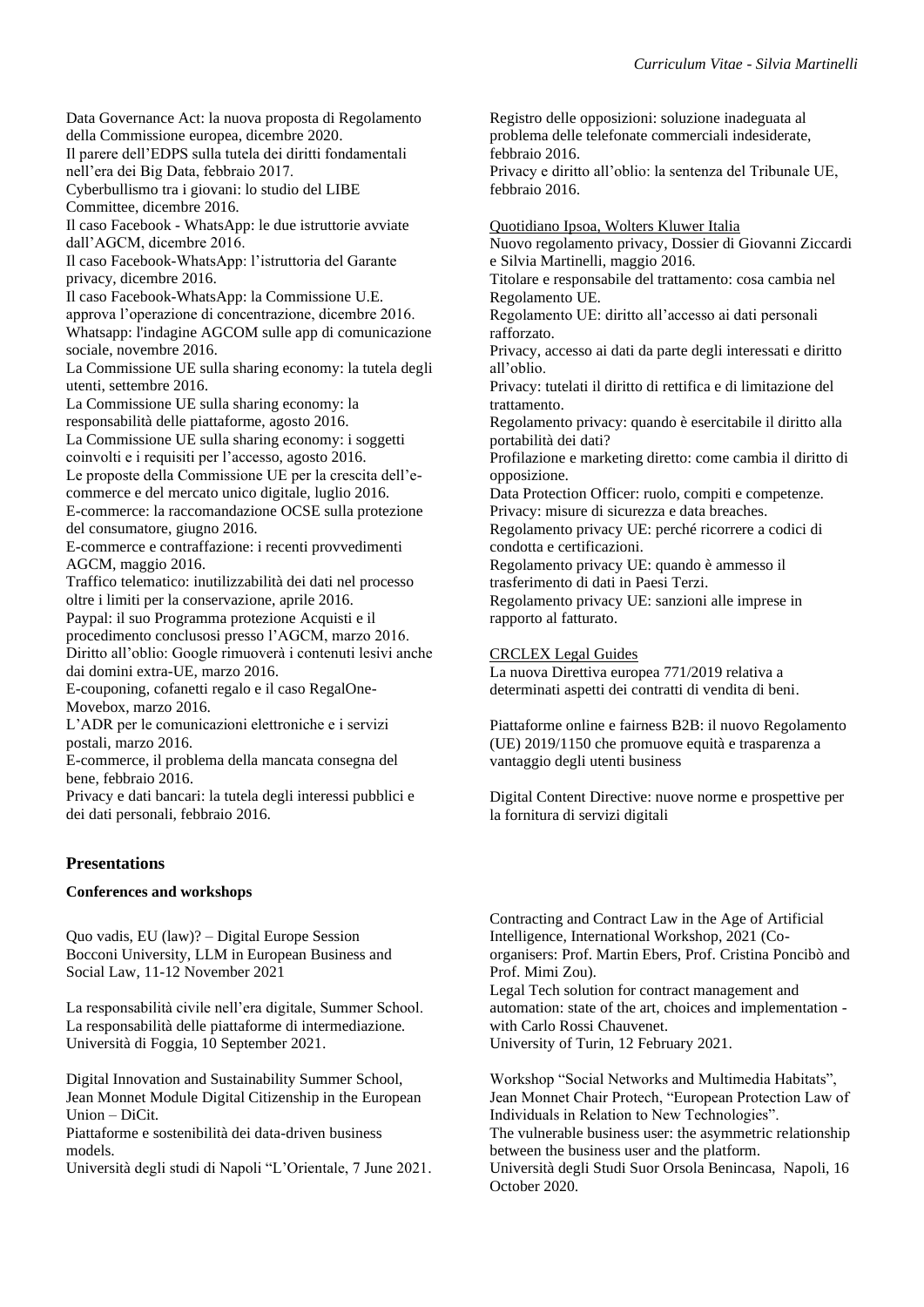[International Doctoral Workshop "A Contract Law For](https://www.civilistiitaliani.eu/images/eventi/2020_09/A_Contract_Law_for_the_Age_of_Digital_Platforms_18_settembre_2020.pdf)  [The Age Of Digital Platforms?"](https://www.civilistiitaliani.eu/images/eventi/2020_09/A_Contract_Law_for_the_Age_of_Digital_Platforms_18_settembre_2020.pdf) [Platform economy: the nature of the](https://www.civilistiitaliani.eu/images/eventi/2020_09/A_Contract_Law_for_the_Age_of_Digital_Platforms_18_settembre_2020.pdf) platform and the [regulation of this new disruptive actor.](https://www.civilistiitaliani.eu/images/eventi/2020_09/A_Contract_Law_for_the_Age_of_Digital_Platforms_18_settembre_2020.pdf) [University of Pisa, Research Center Diritto e Tecnologie di](https://www.civilistiitaliani.eu/images/eventi/2020_09/A_Contract_Law_for_the_Age_of_Digital_Platforms_18_settembre_2020.pdf)  [Frontiera \(DeTect\), 18 September 2020.](https://www.civilistiitaliani.eu/images/eventi/2020_09/A_Contract_Law_for_the_Age_of_Digital_Platforms_18_settembre_2020.pdf)

[Ph.D Thesis presentation at the XXXIV Coordination](http://www.dotpriv.it/files/milano.pdf)  [Meeting of Research Doctorates in Private Law..](http://www.dotpriv.it/files/milano.pdf) Platform Economy: piattaforme di intermediazione e responsabilità (intermediary platform and liability). Università Cattolica del Sacro Cuore, 31 January 2020.

[Legal Tech & Legal Design Seminars.](https://silviamartinellilaw.com/2019/11/24/lwgal-tech-legal-design-seminars/) [Il contratto tra codice e design \(The contract between code](https://silviamartinellilaw.com/2019/11/24/lwgal-tech-legal-design-seminars/)  [and design\).](https://silviamartinellilaw.com/2019/11/24/lwgal-tech-legal-design-seminars/) [University of Milan, 18 December 2019.](https://silviamartinellilaw.com/2019/11/24/lwgal-tech-legal-design-seminars/)

Kick-off Workshop - Progetto di ricerca interdisciplinare ["Criminalizing Revenge Porn" –](https://creep.projects.unibz.it/) CREEP Intervento sul ruolo delle piattaforme (Platforms and Revenge Porn). University of Bozen, 11 June 2019.

[DTLC Conference 2018, Information Society Law Center](http://islc.unimi.it/index.php/congress/)  [\(ISLC\).](http://islc.unimi.it/index.php/congress/)

La condivisione dei dati e i "diritti di portabilità" nella platform economy.

University of Milan, 14 December 2018.

Symposium ["Diritto all'oblio, de-indicizzazione e motori](https://silviamartinellilaw.com/2018/09/07/oblio-de-indicizzazione-e-motori-di-ricerca-il-25-settembre-giornata-di-studio-in-unimi/)  [di ricerca. Giornata di studio e di confronto a margine del](https://silviamartinellilaw.com/2018/09/07/oblio-de-indicizzazione-e-motori-di-ricerca-il-25-settembre-giornata-di-studio-in-unimi/)  [volume di Silvia Martinelli](https://silviamartinellilaw.com/2018/09/07/oblio-de-indicizzazione-e-motori-di-ricerca-il-25-settembre-giornata-di-studio-in-unimi/) 'Diritto all'oblio e motori di ricerca'".

Il bilanciamento dei diritti nella giurisprudenza e nei provvedimenti del Garante (The balancing of rights in the jurisprudence and in the judgments of the data protection authority).

University of Milan, 25 September 2018.

[International PhD Colloquium "Regulating new](https://www.tilburguniversity.edu/current/events/show/event-international-phd-colloquium-tilt/)  [technologies in uncertain times", Tilburg Institute for Law,](https://www.tilburguniversity.edu/current/events/show/event-international-phd-colloquium-tilt/)  [Technology, and Society \(TILT\) -](https://www.tilburguniversity.edu/current/events/show/event-international-phd-colloquium-tilt/) Call for papers. The right to data portability in the platform economy: how to free consumers and suppliers from the dictatorship of the platform and increase competition in the EU's Digital Single Market.

Tilburg University, 14 June 2018.

[Conference "I poteri privati e il diritto della regolazione. A](https://www.unibocconi.it/wps/wcm/connect/ev/Eventi/Eventi+Bocconi/I+POTERI+PRIVATI+E+IL+DIRITTO+DELLA+REGOLAZIONE)  [quarant'anni da 'Le autorità private' di C. M. Bianca"](https://www.unibocconi.it/wps/wcm/connect/ev/Eventi/Eventi+Bocconi/I+POTERI+PRIVATI+E+IL+DIRITTO+DELLA+REGOLAZIONE)  [\(private powers and regulation, in honour of C. M. Bianca\)](https://www.unibocconi.it/wps/wcm/connect/ev/Eventi/Eventi+Bocconi/I+POTERI+PRIVATI+E+IL+DIRITTO+DELLA+REGOLAZIONE)  - [Call for papers.](https://www.unibocconi.it/wps/wcm/connect/ev/Eventi/Eventi+Bocconi/I+POTERI+PRIVATI+E+IL+DIRITTO+DELLA+REGOLAZIONE)

L'autorità privata del provider (the private authority of the provider).

Bocconi University, 9 November 2017.

#### **Invited Lectures**

[Juridical Observatory on Digital Innovation -](https://web.uniroma1.it/deap/ogid) JODI

[\(Osservatorio giuridico delle innovazioni digitali -](https://web.uniroma1.it/deap/ogid) OGID) [Seminars](https://web.uniroma1.it/deap/ogid) 

[Platform economy e responsabilità delle piattaforme di](https://web.uniroma1.it/deap/ogid)  [intermediazione.](https://web.uniroma1.it/deap/ogid)

[Università degli Studi di Roma "La Sapienza", 10 March](https://web.uniroma1.it/deap/ogid) [2021.](https://web.uniroma1.it/deap/ogid)

[TechLaw Clinics Seminars, Prof.ssa Bianca Gardella](https://multiblog.uniupo.it/eventi/conferenze-e-seminari/al-il-cliclo-di-seminari-di-techlaw-clinics)  [Tedeschi.](https://multiblog.uniupo.it/eventi/conferenze-e-seminari/al-il-cliclo-di-seminari-di-techlaw-clinics) 

[Aspetti giuridici della Platform economy.](https://multiblog.uniupo.it/eventi/conferenze-e-seminari/al-il-cliclo-di-seminari-di-techlaw-clinics) [Università del Piemonte Orientale, 4 December 2020.](https://multiblog.uniupo.it/eventi/conferenze-e-seminari/al-il-cliclo-di-seminari-di-techlaw-clinics)

[Seminars "Dialogues on European Contract Law",](https://giurisprudenza.unipd.it/dialogues-european-contract-law)  [Dott.ssa Giovanna Marchetti.](https://giurisprudenza.unipd.it/dialogues-european-contract-law) [The challenges of the sharing economy.](https://giurisprudenza.unipd.it/dialogues-european-contract-law) [University of Padua, 3 December 2020.](https://giurisprudenza.unipd.it/dialogues-european-contract-law)

[Data management and valorisation: challenges for research](https://www.data-valley.it/2020/12/03/data-management-and-valorisation-challenges-for-research/)  - [Dalla ricerca all'impresa: regole e modelli per la](https://www.data-valley.it/2020/12/03/data-management-and-valorisation-challenges-for-research/)  [valorizzazione dei dati.](https://www.data-valley.it/2020/12/03/data-management-and-valorisation-challenges-for-research/) [Data strategy, smart products, smart services –](https://www.data-valley.it/2020/12/03/data-management-and-valorisation-challenges-for-research/) with Carlo [Rossi Chauvenet.](https://www.data-valley.it/2020/12/03/data-management-and-valorisation-challenges-for-research/)  [Data Valley, Università Ca'](https://www.data-valley.it/2020/12/03/data-management-and-valorisation-challenges-for-research/) Foscari, Dipartimento di [Management e PInK \(Knowledge Transfer Ca' Foscari\),](https://www.data-valley.it/2020/12/03/data-management-and-valorisation-challenges-for-research/)  [20 November](https://www.data-valley.it/2020/12/03/data-management-and-valorisation-challenges-for-research/) 2020.

[Seminars: Diritto civile progredito, Prof.ssa](https://www.dir.uniupo.it/enrol/index.php?id=9016) Bianca [Gardella Tedeschi e dott.ssa Shaira Thobani.](https://www.dir.uniupo.it/enrol/index.php?id=9016)  [Diritto all'oblio, diritto alla cancellazione e de](https://www.dir.uniupo.it/enrol/index.php?id=9016)[indicizzazione: problematiche e prospettive](https://www.dir.uniupo.it/enrol/index.php?id=9016) future (Right [to be forgotten, right to erase and delisting\).](https://www.dir.uniupo.it/enrol/index.php?id=9016) University of Novara, 5 November 2019.

[Guest lecture, Contract Law course, Prof.ssa Laura Valle](https://www.unibz.it/it/faculties/economics-management/academic-staff/person/11518-laura-valle) [Il contratto tra passato e futuro: contratto telematico, e](https://www.unibz.it/it/faculties/economics-management/academic-staff/person/11518-laura-valle)[commerce, piattaforme e smart contract \(The contract](https://www.unibz.it/it/faculties/economics-management/academic-staff/person/11518-laura-valle)  [between past and future: telematic contract, e-commerce,](https://www.unibz.it/it/faculties/economics-management/academic-staff/person/11518-laura-valle)  [platforms and smart contract\)](https://www.unibz.it/it/faculties/economics-management/academic-staff/person/11518-laura-valle) [University of Bozen, 28 March](https://www.unibz.it/it/faculties/economics-management/academic-staff/person/11518-laura-valle) 2019.

[Guest lecture, Legal Clinic in International Law, Prof.](https://www.google.com/url?sa=t&rct=j&q=&esrc=s&source=web&cd=2&ved=2ahUKEwjp3-vC8sjmAhUECuwKHRiNCWoQFjABegQIAhAC&url=https%3A%2F%2Fmilano.unicatt.it%2Fevents-20.03.2019_Privacy_e_liberta_di_espressione_nel_bilanciamento_tra_diritti.pdf&usg=AOvVaw1db9YgsK68nCq9ptogChVw)  [Gabriele Della Morte](https://www.google.com/url?sa=t&rct=j&q=&esrc=s&source=web&cd=2&ved=2ahUKEwjp3-vC8sjmAhUECuwKHRiNCWoQFjABegQIAhAC&url=https%3A%2F%2Fmilano.unicatt.it%2Fevents-20.03.2019_Privacy_e_liberta_di_espressione_nel_bilanciamento_tra_diritti.pdf&usg=AOvVaw1db9YgsK68nCq9ptogChVw) [Privacy e libertà di espressione nel bilanciamento tra](https://www.google.com/url?sa=t&rct=j&q=&esrc=s&source=web&cd=2&ved=2ahUKEwjp3-vC8sjmAhUECuwKHRiNCWoQFjABegQIAhAC&url=https%3A%2F%2Fmilano.unicatt.it%2Fevents-20.03.2019_Privacy_e_liberta_di_espressione_nel_bilanciamento_tra_diritti.pdf&usg=AOvVaw1db9YgsK68nCq9ptogChVw) 

[diritti: un dialogo tra Corti interne e internazionali](https://www.google.com/url?sa=t&rct=j&q=&esrc=s&source=web&cd=2&ved=2ahUKEwjp3-vC8sjmAhUECuwKHRiNCWoQFjABegQIAhAC&url=https%3A%2F%2Fmilano.unicatt.it%2Fevents-20.03.2019_Privacy_e_liberta_di_espressione_nel_bilanciamento_tra_diritti.pdf&usg=AOvVaw1db9YgsK68nCq9ptogChVw)  [\(balancing privacy and freedom of speech: a dialogue](https://www.google.com/url?sa=t&rct=j&q=&esrc=s&source=web&cd=2&ved=2ahUKEwjp3-vC8sjmAhUECuwKHRiNCWoQFjABegQIAhAC&url=https%3A%2F%2Fmilano.unicatt.it%2Fevents-20.03.2019_Privacy_e_liberta_di_espressione_nel_bilanciamento_tra_diritti.pdf&usg=AOvVaw1db9YgsK68nCq9ptogChVw)  [between internal and international courts\).](https://www.google.com/url?sa=t&rct=j&q=&esrc=s&source=web&cd=2&ved=2ahUKEwjp3-vC8sjmAhUECuwKHRiNCWoQFjABegQIAhAC&url=https%3A%2F%2Fmilano.unicatt.it%2Fevents-20.03.2019_Privacy_e_liberta_di_espressione_nel_bilanciamento_tra_diritti.pdf&usg=AOvVaw1db9YgsK68nCq9ptogChVw) [Università Cattolica del Sacro Cuore, 20 March 2019.](https://www.google.com/url?sa=t&rct=j&q=&esrc=s&source=web&cd=2&ved=2ahUKEwjp3-vC8sjmAhUECuwKHRiNCWoQFjABegQIAhAC&url=https%3A%2F%2Fmilano.unicatt.it%2Fevents-20.03.2019_Privacy_e_liberta_di_espressione_nel_bilanciamento_tra_diritti.pdf&usg=AOvVaw1db9YgsK68nCq9ptogChVw)

#### **University of Milan**

Post-graduate courses:

[Coding for lawyers e legal tech. programmazione per](https://www.unimi.it/it/corsi/corsi-post-laurea/master-e-perfezionamento/catalogo-corsi-di-perfezionamento/aa-2021/2022-coding-lawyers-e-legal-tech-programmazione-giuristi-smart-contract-e-legal-design-gz8)  [giuristi, smart contract e legal design, Prof. Giovanni](https://www.unimi.it/it/corsi/corsi-post-laurea/master-e-perfezionamento/catalogo-corsi-di-perfezionamento/aa-2021/2022-coding-lawyers-e-legal-tech-programmazione-giuristi-smart-contract-e-legal-design-gz8)  [Ziccardi.](https://www.unimi.it/it/corsi/corsi-post-laurea/master-e-perfezionamento/catalogo-corsi-di-perfezionamento/aa-2021/2022-coding-lawyers-e-legal-tech-programmazione-giuristi-smart-contract-e-legal-design-gz8)

Legal design: le personas, 4 febbraio 2022.

[Big data, artificial intelligence e piattaforme. Aspetti](https://www.unimi.it/it/corsi/corsi-post-laurea/master-e-perfezionamento/catalogo-corsi-di-perfezionamento/aa-2020/2021-big-data-artificial-intelligence-e-piattaforme-aspetti-tecnici-e-giuridici-connessi-allutilizzo-dei)  [tecnici e giuridici connessi all'utilizzo dei dati e alla loro](https://www.unimi.it/it/corsi/corsi-post-laurea/master-e-perfezionamento/catalogo-corsi-di-perfezionamento/aa-2020/2021-big-data-artificial-intelligence-e-piattaforme-aspetti-tecnici-e-giuridici-connessi-allutilizzo-dei)  [tutela, Prof. Pierluigi Perri.](https://www.unimi.it/it/corsi/corsi-post-laurea/master-e-perfezionamento/catalogo-corsi-di-perfezionamento/aa-2020/2021-big-data-artificial-intelligence-e-piattaforme-aspetti-tecnici-e-giuridici-connessi-allutilizzo-dei)

Introduzione al corso: Dato e Data Strategy, 8 June 2021 Platform Economy, 17 June 2021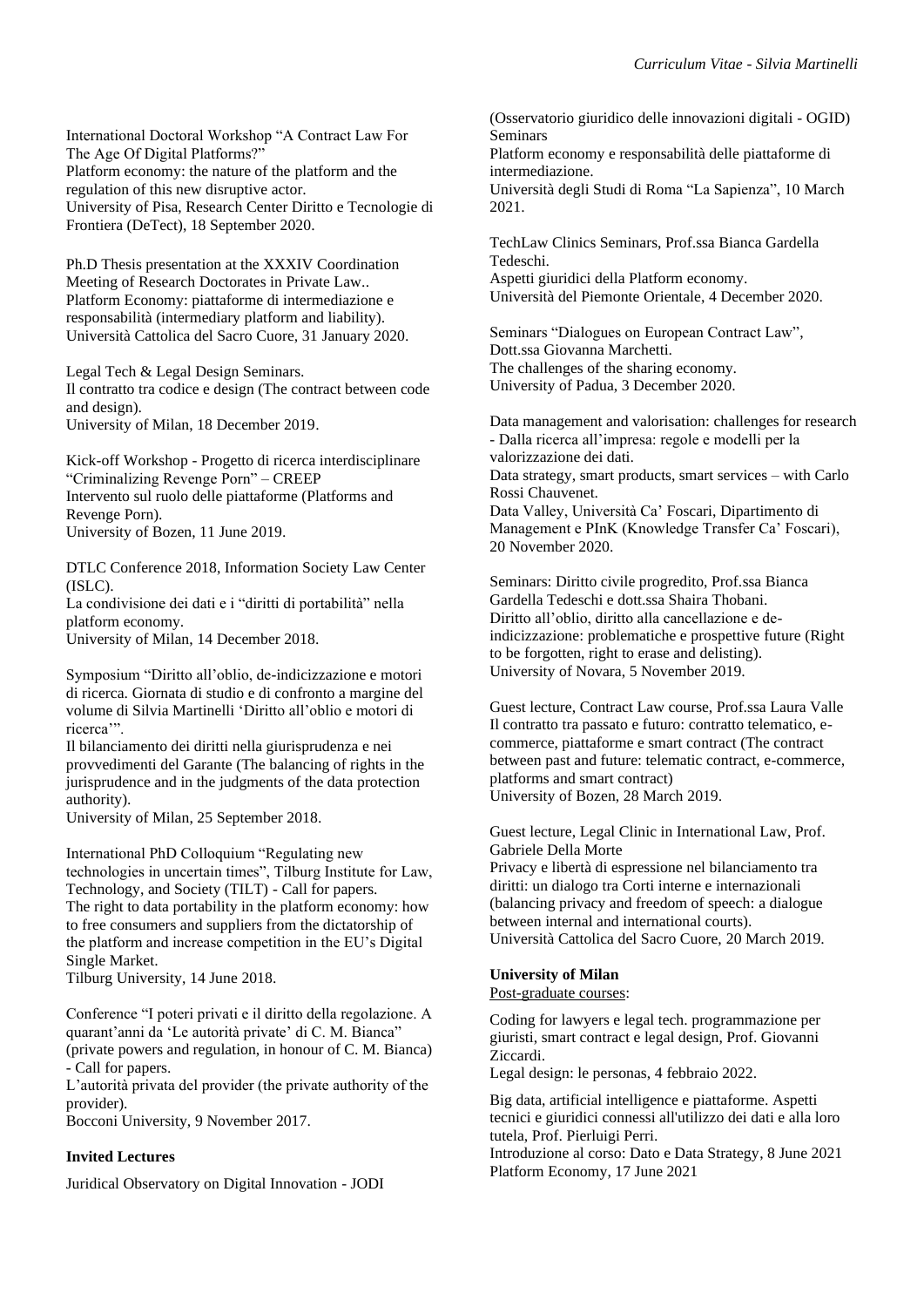[Coding for lawyers e legal tech. programmazione per](https://www.unimi.it/it/corsi/corsi-post-laurea/master-e-perfezionamento/catalogo-corsi-di-perfezionamento/aa-2020/2021-coding-lawyers-e-legal-tech-programmazione-giuristi-intelligenza-artificiale-e-blockchain-il)  [giuristi, intelligenza artificiale e blockchain per il](https://www.unimi.it/it/corsi/corsi-post-laurea/master-e-perfezionamento/catalogo-corsi-di-perfezionamento/aa-2020/2021-coding-lawyers-e-legal-tech-programmazione-giuristi-intelligenza-artificiale-e-blockchain-il)  [professionista legale del futuro, Prof. Giovanni Ziccardi.](https://www.unimi.it/it/corsi/corsi-post-laurea/master-e-perfezionamento/catalogo-corsi-di-perfezionamento/aa-2020/2021-coding-lawyers-e-legal-tech-programmazione-giuristi-intelligenza-artificiale-e-blockchain-il)  [Introduzione al Legal Tech, gennaio 2021.](https://www.unimi.it/it/corsi/corsi-post-laurea/master-e-perfezionamento/catalogo-corsi-di-perfezionamento/aa-2020/2021-coding-lawyers-e-legal-tech-programmazione-giuristi-intelligenza-artificiale-e-blockchain-il)  [Il giurista nel Digital Single Market, March](https://www.unimi.it/it/corsi/corsi-post-laurea/master-e-perfezionamento/catalogo-corsi-di-perfezionamento/aa-2020/2021-coding-lawyers-e-legal-tech-programmazione-giuristi-intelligenza-artificiale-e-blockchain-il) 2021.

[Legal Tech, coding for lawyers, AI e Blockchain Issues,](https://www.unimi.it/it/corsi/corsi-post-laurea/master-e-perfezionamento/catalogo-corsi-di-perfezionamento/aa-2019/2020-legal-tech-coding-lawyers-artificial-intelligence-and-blockchain-legal-issues-decostruire-e)  Prof. Giovanni Ziccardi.

Platform revolution: dati, algoritmi e regolazione by design, 27 May 2020.

[Master in Data Science for Economics, Business and](https://datasciencelab.unimi.it/index.php/master-in-data-science-for-economics-business-and-finance/)  [Finance.](https://datasciencelab.unimi.it/index.php/master-in-data-science-for-economics-business-and-finance/)

Diritto all'oblio, alla cancellazione e alla portabilità dei dati (Right to erase and data portability), 19 October 2019.

[Data Protection e Data Governance,](http://datagovernance.unimi.it/) Prof. Pierluigi Perri. Il ruolo del DPO nella gestione dei diritti degli interessati (The Data Protection Officer and the management of the rights of the data subject), 13 June 2019. I diritti degli interessati e il diritto all'oblio (the data subjects rights and the right to be forgotten), February

2018.

[Cybercrime and digital investigations, Prof. Giovanni](http://users2.unimi.it/forensics/)  [Ziccardi.](http://users2.unimi.it/forensics/)

La sentenza Google Spain, la de-indicizzazione e le richieste ai motori di ricerca, 25 November 2021. [La rimozione dei contenuti dalle piattaforme e dai motori](https://www.academia.edu/38566425/La_rimozione_dei_contenuti_dalle_piattaforme_e_dai_motori_di_ricerca)  [di ricerca \(the deletion of contents from platforms and](https://www.academia.edu/38566425/La_rimozione_dei_contenuti_dalle_piattaforme_e_dai_motori_di_ricerca)  [search engines\), 13 December 2018.](https://www.academia.edu/38566425/La_rimozione_dei_contenuti_dalle_piattaforme_e_dai_motori_di_ricerca)

Jean Monnet DATAGOV [\("European Citizens' online](https://sites.unimi.it/eudatagov/)  [fundamental rights, data governance and cybersecurity in](https://sites.unimi.it/eudatagov/)  [the Information Society: an European legal framework"\):](https://sites.unimi.it/eudatagov/) Digital Services Act Package, 5 March 2021.

Artificial Intelligence, 17 November 2020.

Data portability and right to be forgotten, 20 October 2020.

Platform economy: problematiche e responsabilità, 22 May 2020.

The right to be forgotten, 17 October 2019. [Data portability: la portabilità dei dati tra GDPR e altre](https://www.academia.edu/41028766/Data_Portability)  [norme europee,](https://www.academia.edu/41028766/Data_Portability) 9 October 2019.

The concept of "data" and the data treatment, 3 October 2019.

Legal Informatics, Prof. Giovanni Ziccardi: E-commerce, 19 November 2020.

Sharing economy, 12 November 2020, 2 December 2021. Digital Single Market & Data Strategy, 5 November 2020. Introduzione al Legal Tech, 7 October 2020.

La responsabilità del provider, 30 April 2020.

Digital Single Market e e-commerce, 27 April 2020. Il diritto all'oblio nella società dell'informazione, 6 April 2020.

Privacy, dati personali e diritto all'oblio (privacy, data protection and right to be forgotten), 6 May 2016. Espressioni d'odio nella giurisprudenza della Corte europea dei diritti dell'uomo (hate speech in the judgments of the ECHR), 1 April 2016.

La libertà di manifestazione del pensiero in Internet (Freedom of speech online), 23 April 2015.

Cybersecurity, privacy, sensitive data protection, Prof. Pierluigi Perri: Data Governance Act, 22 aprile 2021. I diritti dell'interessato, 30 April 2020.

["Smart cities, artificial intelligence and digital](https://www.unimi.it/it/corsi/insegnamenti-dei-corsi-di-laurea/smart-cities-artificial-intelligence-and-digital-transformation-law)  [transformation law"](https://www.unimi.it/it/corsi/insegnamenti-dei-corsi-di-laurea/smart-cities-artificial-intelligence-and-digital-transformation-law), Prof. Giovanni Ziccardi: AI in Smart Cities, 27 November 2020. Legal Tech, 6 November 2020. Smart products and IoT, 22 October 2020. Internet of Things, 24 October 2019. Artificial Intelligence: liability and responsibility, 27 September 2019.

### **University of Turin**

[Reshaping Education for Tomorrow's European Lawyers](https://www.giurisprudenza.unito.it/do/home.pl/View?doc=/jean_monnet_actions/jma.html)  [\(RETEL\) JM, Prof. Riccardo De Caria.](https://www.giurisprudenza.unito.it/do/home.pl/View?doc=/jean_monnet_actions/jma.html) [Which contents and methods for a truly European legal](https://www.giurisprudenza.unito.it/do/home.pl/View?doc=/jean_monnet_actions/jma.html)  [education? 3, 10, 17 marzo 2022](https://www.giurisprudenza.unito.it/do/home.pl/View?doc=/jean_monnet_actions/jma.html)

International Contracts, Prof.ssa Cristina Poncibò. The digital services act package, 18 April 2021.

Seminars in Contract Law, Private Law course, Prof. Raffaele Caterina Lezione sulla risoluzione di casi pratici in materia contrattuale - clinica legale. (Law clinic in contract law), March-April 2019.

[Presentation of my book about right to be forgotten and](http://whttp/www.dirittopersonamercatophd.unito.it/do/avvisi.pl/Show?_id=yv1a)  [discussion with professors as a lecture for Phd students in](http://whttp/www.dirittopersonamercatophd.unito.it/do/avvisi.pl/Show?_id=yv1a)  ["Law, the Individual and the Market", 4 December](http://whttp/www.dirittopersonamercatophd.unito.it/do/avvisi.pl/Show?_id=yv1a) 2017. Informatics for lawyers course, Prof. Guido Boella. Diritto all'oblio e de-indicizzazione. Direttiva 31/2000, responsabilità del provider, protezione dei dati personali (Right to be forgotten, provider liability, Directive 31/2000), 30 March 2017.

# **Talks**

[International Journalism Festival \(IJF22\)](https://www.festivaldelgiornalismo.com/programme/2022/management-of-childrens-data-oblivion-platforms-and-criminal-liability-of-platform-operators) [Gestione dei dati dei minori, oblio, piattaforme e](https://www.festivaldelgiornalismo.com/programme/2022/management-of-childrens-data-oblivion-platforms-and-criminal-liability-of-platform-operators)  [responsabilità penali dei gestori di piattaforme, con](https://www.festivaldelgiornalismo.com/programme/2022/management-of-childrens-data-oblivion-platforms-and-criminal-liability-of-platform-operators)  [Stefania Stefanelli e Giuseppe Vaciago.](https://www.festivaldelgiornalismo.com/programme/2022/management-of-childrens-data-oblivion-platforms-and-criminal-liability-of-platform-operators)  [6 April 2022](https://www.festivaldelgiornalismo.com/programme/2022/management-of-childrens-data-oblivion-platforms-and-criminal-liability-of-platform-operators)

Legal Tech Forum Italia Dal documento al dato: la nuova stagione del contratto nell'era legal tech. December 2021

[Internet Governance Forum Italia](https://www.cs.camcom.gov.it/it/content/service/programma-igf-italia-2021-0)  [Piattaforme ed algoritmi: analisi, principi e strumenti di](https://www.cs.camcom.gov.it/it/content/service/programma-igf-italia-2021-0)  [tutela](https://www.cs.camcom.gov.it/it/content/service/programma-igf-italia-2021-0)

[Camera di commercio di Cosenza, 10 November 2021.](https://www.cs.camcom.gov.it/it/content/service/programma-igf-italia-2021-0)